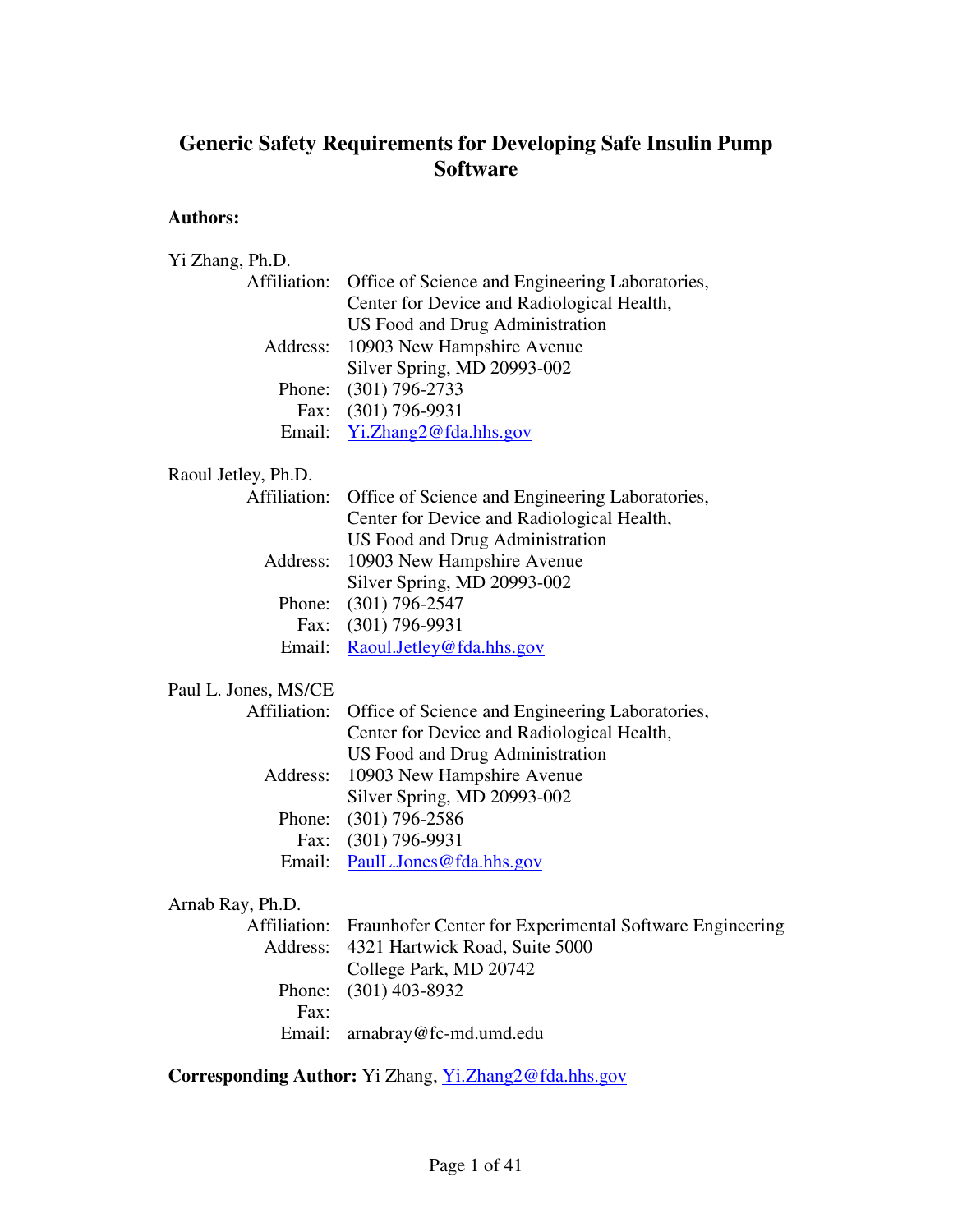#### **Funding source:** None

### **Conflict-of-Interest Disclosure:**

Yi Zhang: none Arnab Ray: none Paul Jones: none Raoul Jetley: none

#### **Acknowledgment:**

The authors thank the following people for their contributions to this article:

#### **ASHVINS Group Technology Professionals**

Lynn Hilt, Thomas Love and Alin Andea Miami, Florida

#### **David C. Klonoff, M.D., FACP**

Medical Director, Diabetes Research Institute Mills-Peninsula Health Services San Mateo, California

#### **Lt Col Mark W. True, M.D., FACP, FACE**

Director, Diabetes Center of Excellence Lackland Air Force Base San Antonio, Texas

# **Nugget Burkhart, B.S.N., M.A., NP, BC-ADM, CDE** Diabetes Care Manager, Department of Medicine

Kaiser Permanente Medical Center San Francisco, California

#### **Meaghan Devlin, R.N.**

Staff Nurse Massachusetts General Hospital Boston, Massachusetts

#### **Tamara James, R.N., CDE**

Clinical Resource Nurse III UC Davis Medical Center Sacramento, California

#### **Elizabeth Kunselman, NP, CDE**

Lucile Packard Children's Health Services Stanford University Medical Center Stanford, California

#### **Irina Nayberg, R.N., B.S.N., CDE**

Clinical Research Coordinator Mills-Peninsula Health Services San Mateo, California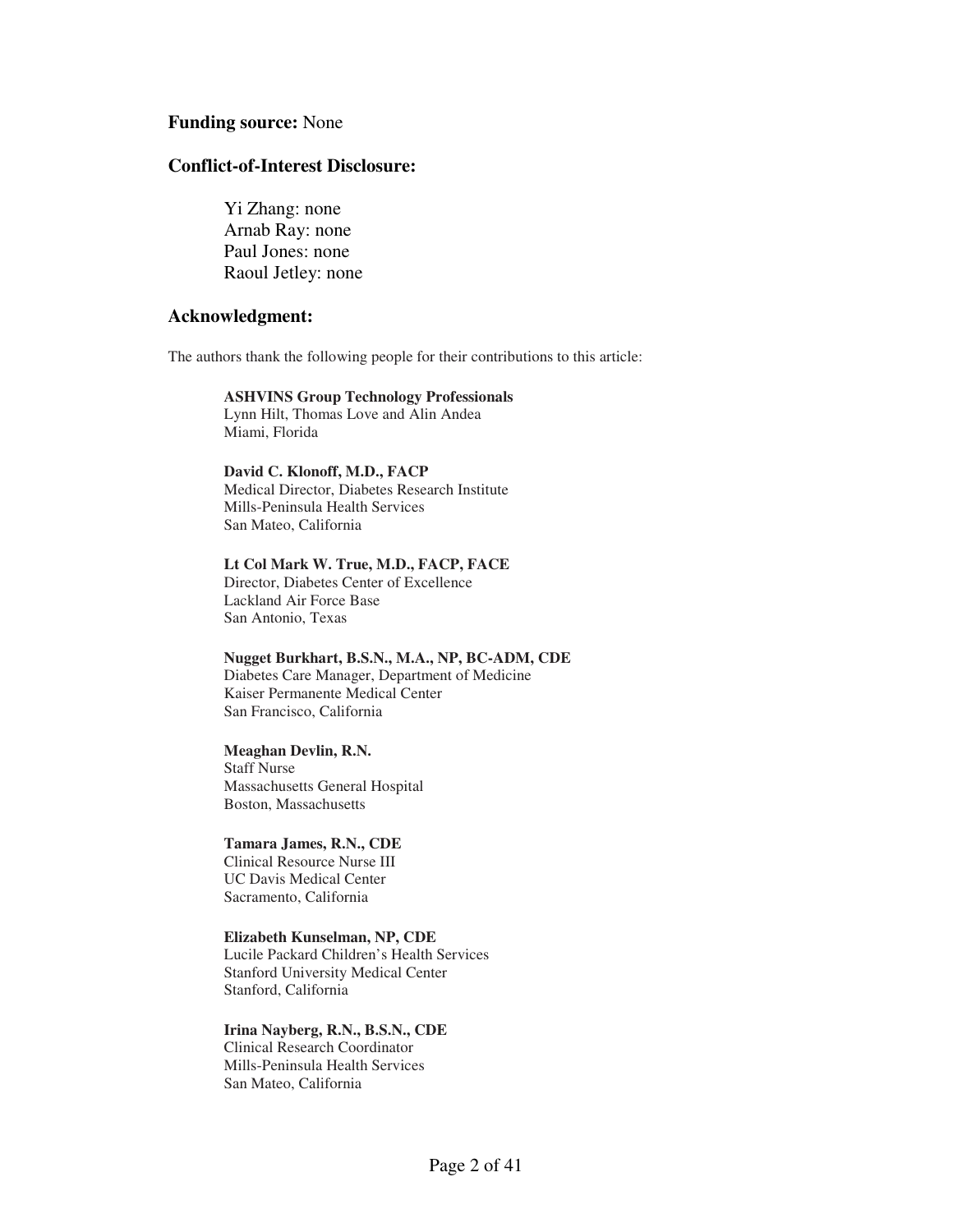**Gloria Yee, R.N., CDE** Principal Diabetes Instructor Diabetes Teaching Center, UC San Francisco San Francisco, California

## **Keywords:**

Insulin pump, software, safety requirement, model based engineering

## **Abbreviations:**

- BG Blood Glucose
- FDA Food and Drug Administration
- GIIP Generic Insulin Infusion Pump
- IOB Insulin-On-Board
- MAUDE Manufacturer and User Facility Device Experience Database
- MBE Model-Based Engineering

# **Two figures and six tables**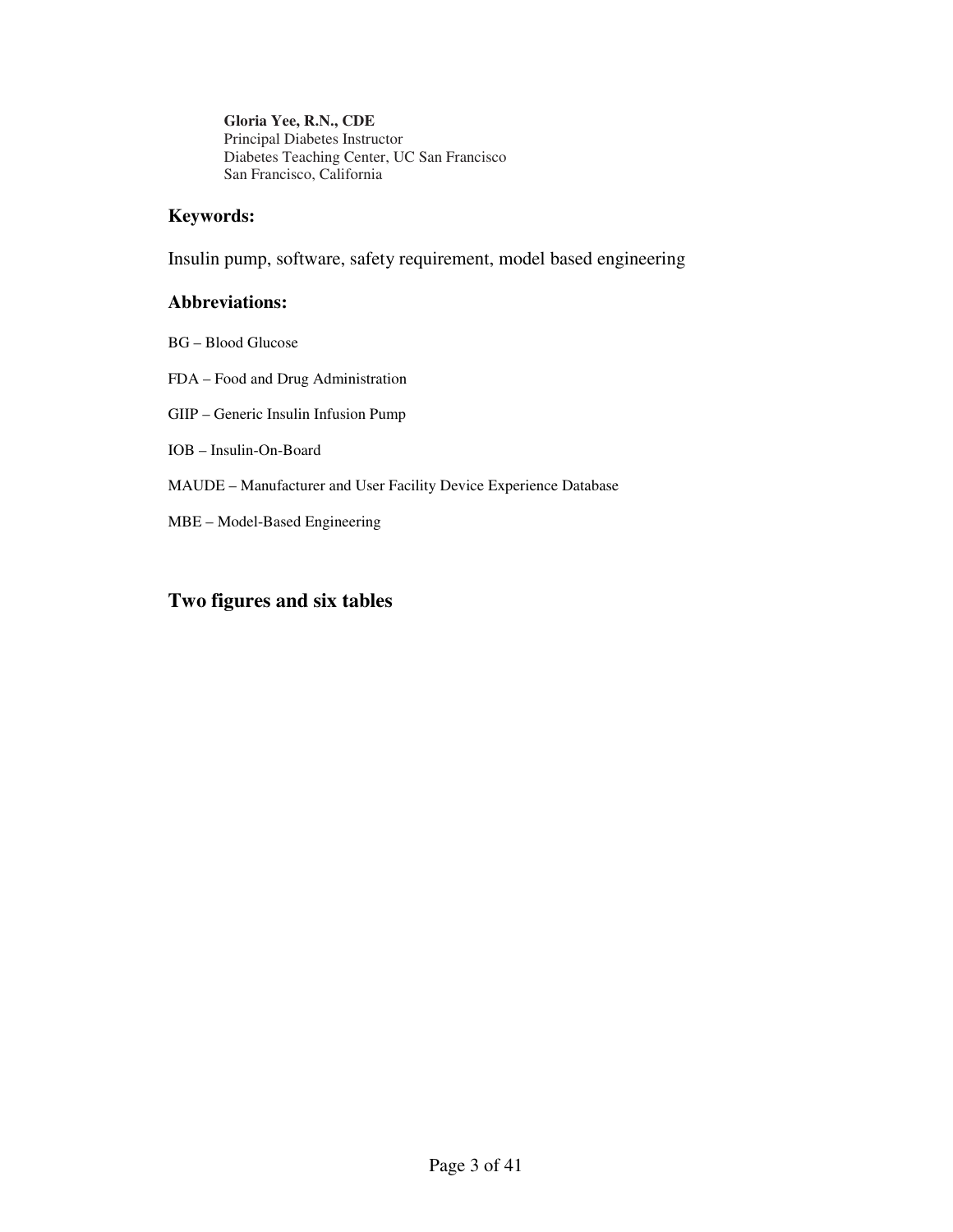## **Abstract**

### **Background:**

The authors previously introduced a highly abstract *Generic* Insulin Infusion Pump (GIIP) model that identified common features and hazards shared by most insulin pumps on the market.

The aim of this paper is to extend our previous work on the GIIP model by articulating *safety requirements* that address the identified GIIP hazards. These safety requirements can be validated by manufacturers, and may ultimately serve as a safety reference for insulin pump software. Together, these two publications can serve as a basis for discussing insulin pump safety in the diabetes community.

### **Methods:**

In our previous work, we established a generic insulin pump architecture that abstracts functions common to many insulin pumps currently on the market and near future pump designs. We then carried out a preliminary hazard analysis based on this architecture which included consultations with many domain experts. Further consultation with domain experts resulted in the safety requirements used in the modeling work presented in this paper.

## **Results:**

Generic safety requirements for the GIIP model are presented, as appropriate, in parameterized format to accommodate clinical practices or specific insulin pump criteria important to safe device performance.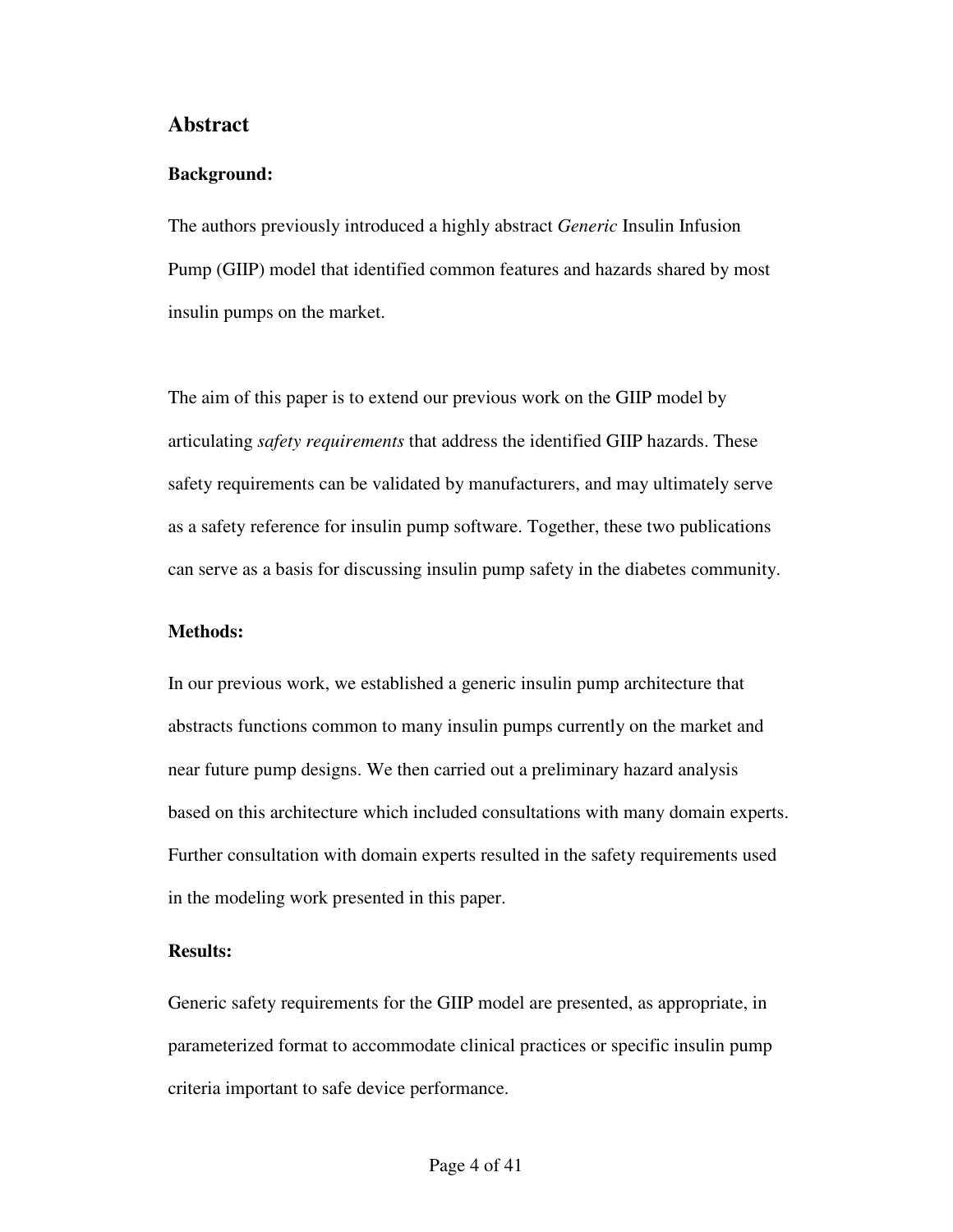## **Conclusions:**

We believe that there is considerable value in having the diabetes, academic, and manufacturing communities consider and discuss these generic safety requirements. We hope the communities will extend and revise them, make them more representative and comprehensive, experiment with them, and use them as a means for assessing the safety of insulin pump software designs. One potential use of these requirements is to integrate them into Model-based Engineering (MBE) software development methods. We believe, based on our experiences, that implementing safety requirements using MBE methods holds promise in reducing design/implementation flaws in insulin pump development and evolutionary processes; therefore improving the overall safety of insulin pump software.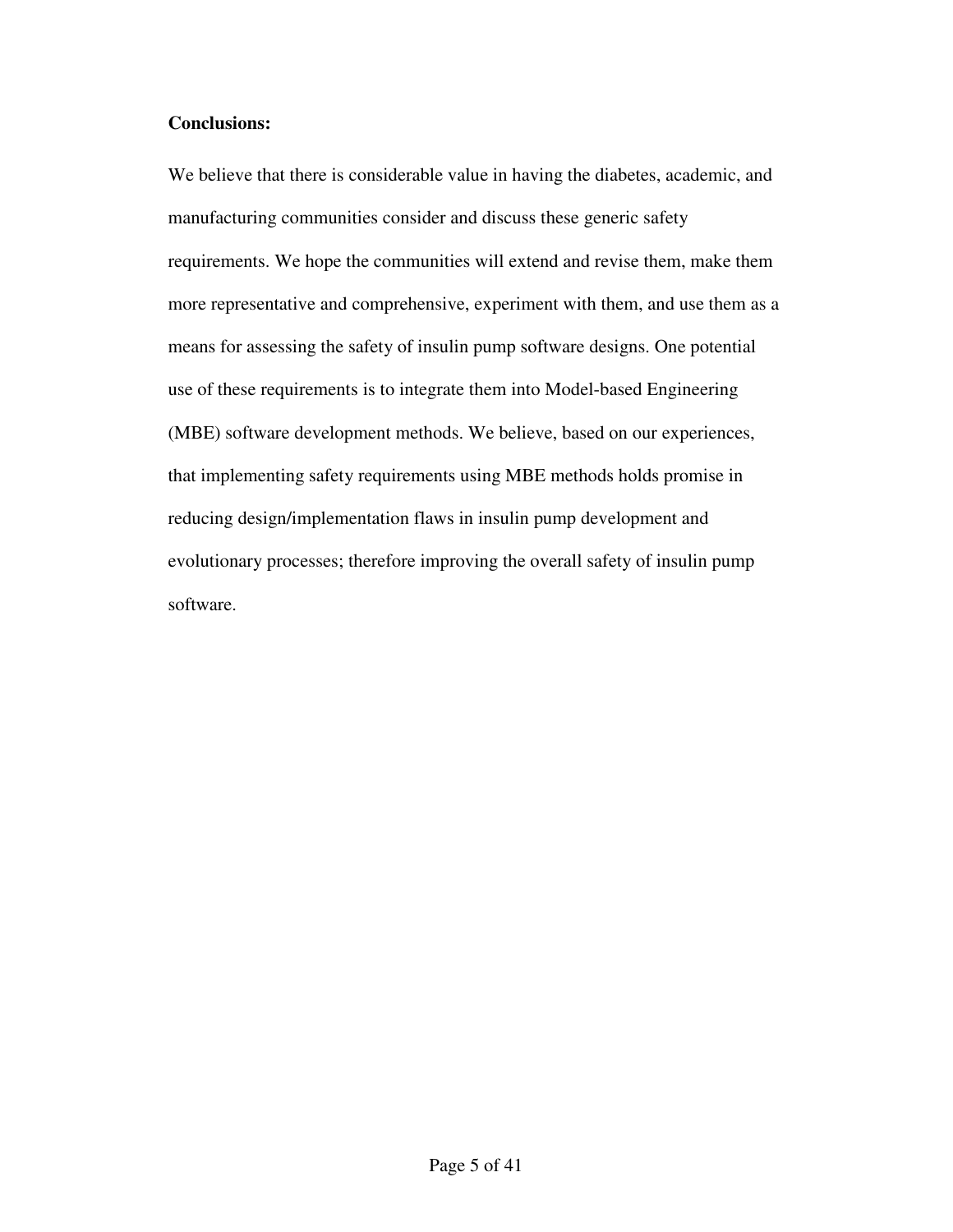# **1. Introduction**

Insulin pumps have been used by diabetic patients for many years to help achieve rapid, precise, and tight glycemic control. The use of these pumps has proven to be fairly effective in helping diabetic patients to achieve a specified basal-bolus regimen and to establish desired blood sugar levels; contributing to a significant improvement in the quality of life of diabetic patients<sup>1</sup>. Effective as they are, insulin pumps have been implicated in a significant number of adverse events, as documented in the FDA's MAUDE database<sup>2</sup>. The potential for insulin pumps to cause unintended and harmful consequences are rooted in various factors, including latent development and manufacturing errors, the use of increasingly complex technologies, differences in individuals' physiology and lifestyle, user errors, poor human factor design decisions, device mobility and environmental issues.

Modern insulin pumps depend increasingly on software for new features. Software is increasingly responsible for safety functions, such as dosage control, interpreting user input and providing display output, and mitigating certain hazards through alarms and alerts. However, due to complexity, software designs may fail to account for foreseeable operating conditions, or contain latent design flaws and code defects resulting in potential pump failure or patient harm. Therefore, a rigorous hazard analysis and software development process must be carried out and validated before the device can be considered as ready for patient use.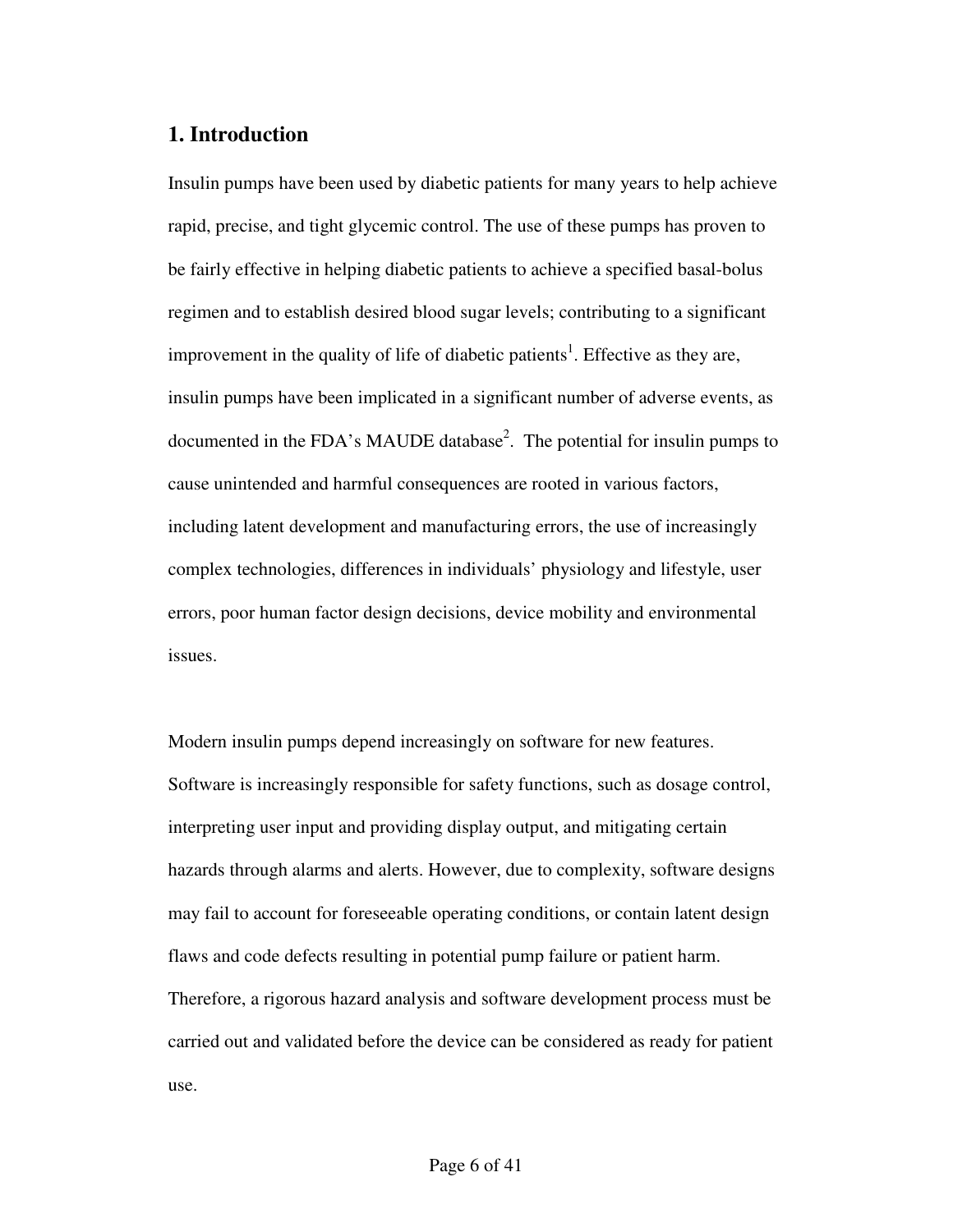Evaluating the safety of insulin pump designs, particularly in the context of software, can be difficult; again due to complexity. Some of this complexity stems from the diversity of use features, each with their own special risks, and issues associated with mobility and changing environments. Currently, there are no suitable reference standards that establish performance and safety criteria to aid in the evaluation process.

This paper presents a core set of *safety criteria* for a Generic Insulin Infusion Pump (GIIP) model<sup>3</sup>. In general, the safety criteria presented here for the GIIP model serves to establish design requirements that will either eliminate, protect against, or warn diabetic patients of potential hazardous situations. The safety criteria presented are not exhaustive. They require additional analysis in general and further device-specific analysis in particular. We envision that these criteria will be extended and used by different stakeholders in different meaningful ways: For example:

- 1. The safety criteria can be used to establish a basis for community discussion and lay the foundation for developing insulin pump (software) safety consensus standards.
- 2. Manufacturers can use these criteria, instantiated with details of their own devices, to determine whether their devices have sufficiently addressed these safety concerns.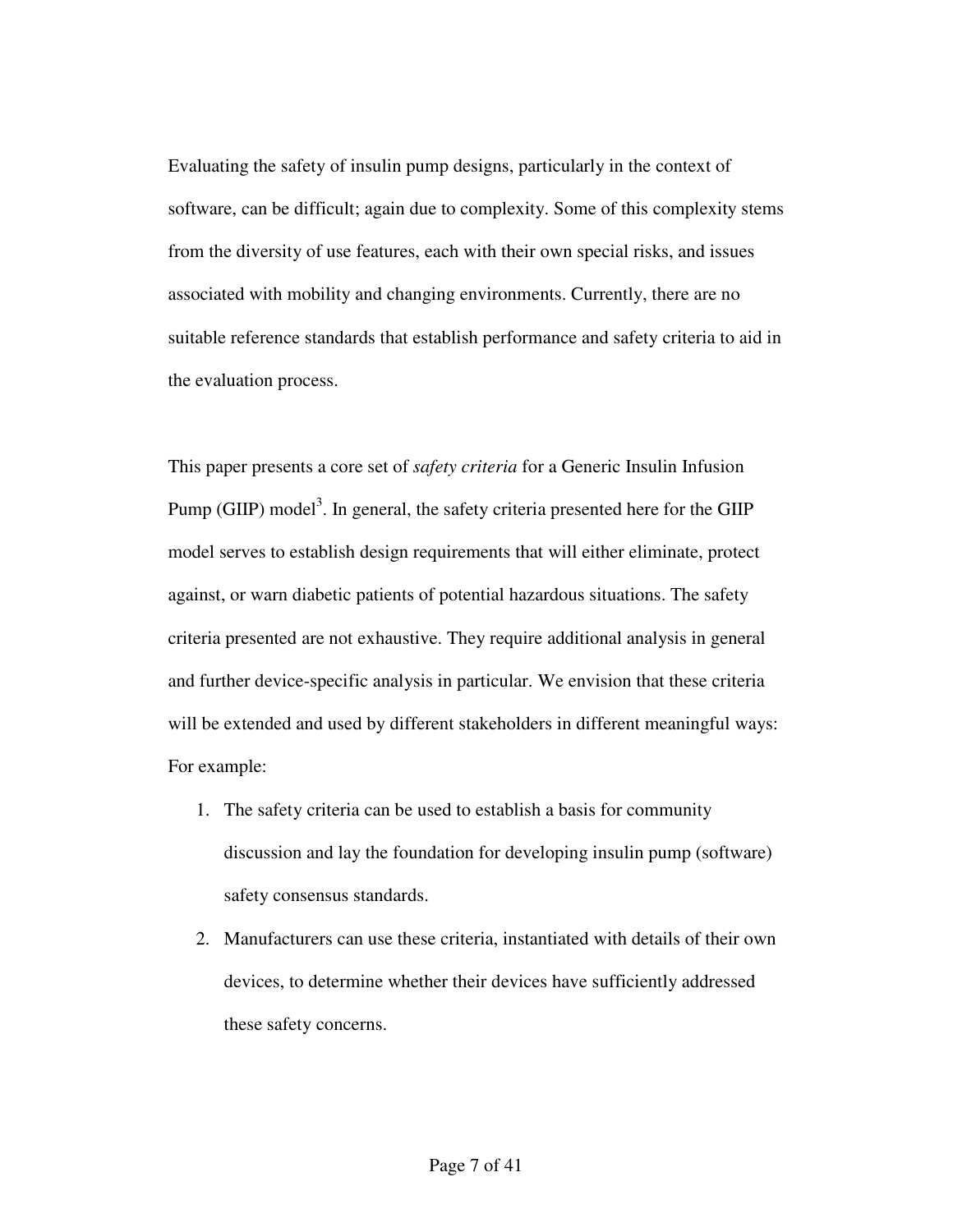3. Regulators might use the criteria as a safety reference in assessing the safety of submitted insulin pump designs.

The safety criteria presented in this paper might also be exploited in a Model Based Engineering  $(MBE)^4$  development process to help ensure the correctness and completeness of any insulin pump designs developed. "Model-Based Engineering is about elevating models in the engineering process to a central and governing role in the specification, design, integration, validation, and operation of a system"<sup>5</sup>. MBE produces models as the primary development artifact; enabling automated checking for design errors early in the life-cycle development process. MBE has been used extensively in high-confidence domains like aerospace and automotive software engineering<sup>5, 6</sup>.

## **Caveats**

The safety criteria, or safety requirements, presented in this paper are intended to establish baseline safety criteria for the GIIP model. They should not be considered as exhaustive or mandatory, either for the GIIP model itself or for any insulin pump design. Complying with these requirements does not guarantee that the GIIP model, or any insulin pump design, is acceptably safe and will not cause potential harm to the end users.

Manufacturers who enforce these general safety requirements in their products may benefit from checking their products against this independent work. If they do so, they are responsible for deleting, revising, and supplementing these requirements to accommodate their own safety-related design decisions.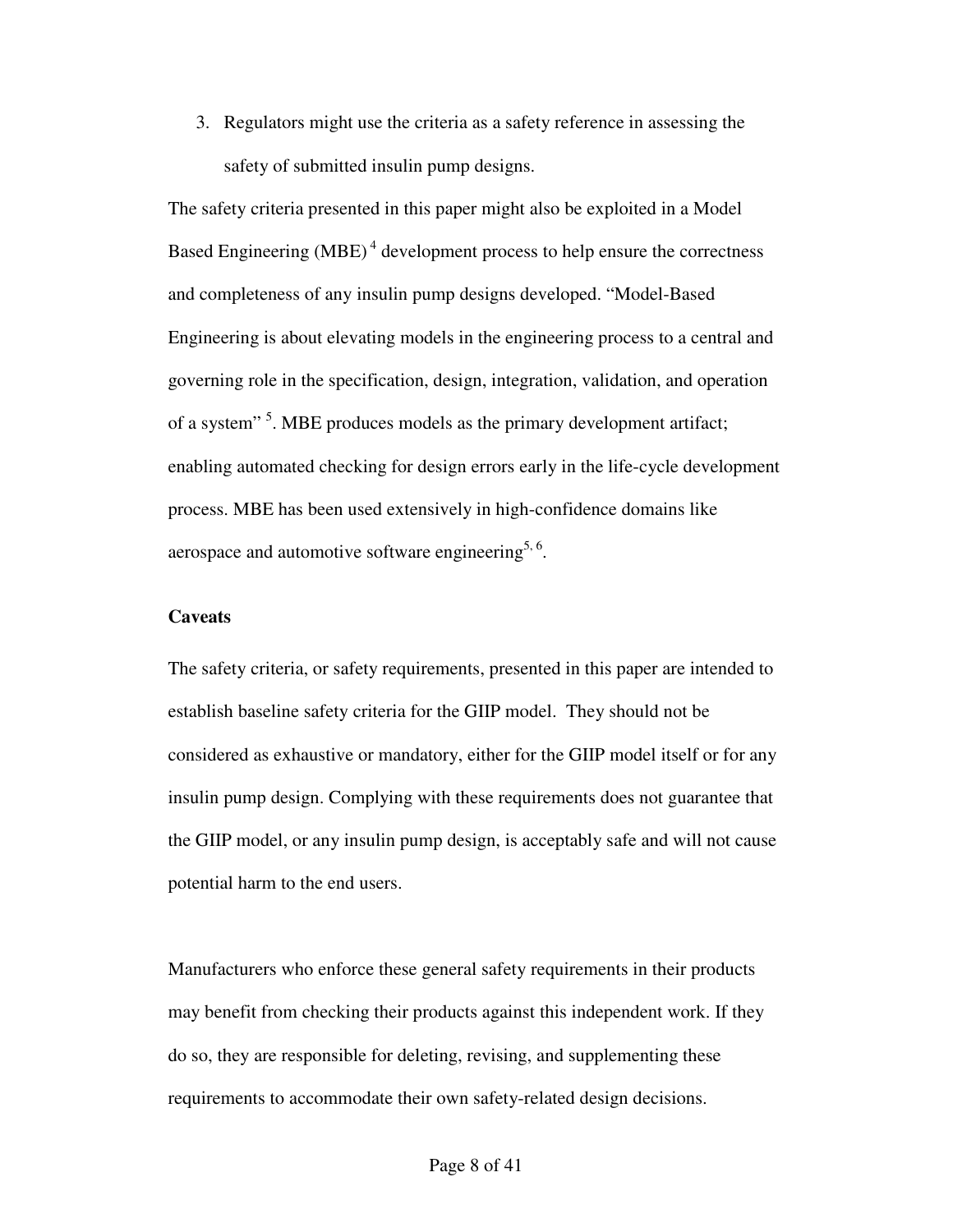Manufacturers bear the responsibility for assuring the acceptability of risk control measures implemented in their products.

The utility of these safety requirements depends on the ability of manufacturers to instantiate these requirements with design and implementation details specific to their own products. Manufacturers must decide how to examine their products and evaluate their conformance with these requirements.

## **2. Background**

The GIIP model architecture is briefly summarized here to provide necessary background information. Interested readers can find a more complete description of the GIIP model in our previous GIIP (preliminary) hazard analysis paper<sup>3</sup>.

The GIIP model was first introduced as an abstraction of functions and features commonly found in home use insulin pumps on the market or likely to be on the market soon. Figure 1 illustrates the system boundary for the GIIP which includes the model itself, the user, the infusion set (user/device drug delivery connection), and the environment. Notably, a wireless remote control is excluded from this system boundary.

From an architectural viewpoint, the GIIP model is comprised of a number of functional components. At the core of the architecture is a *pump controller*, an abstract representation of *generic* insulin pump software. The primary function of the *pump controller* component is to command the *pump delivery mechanism* to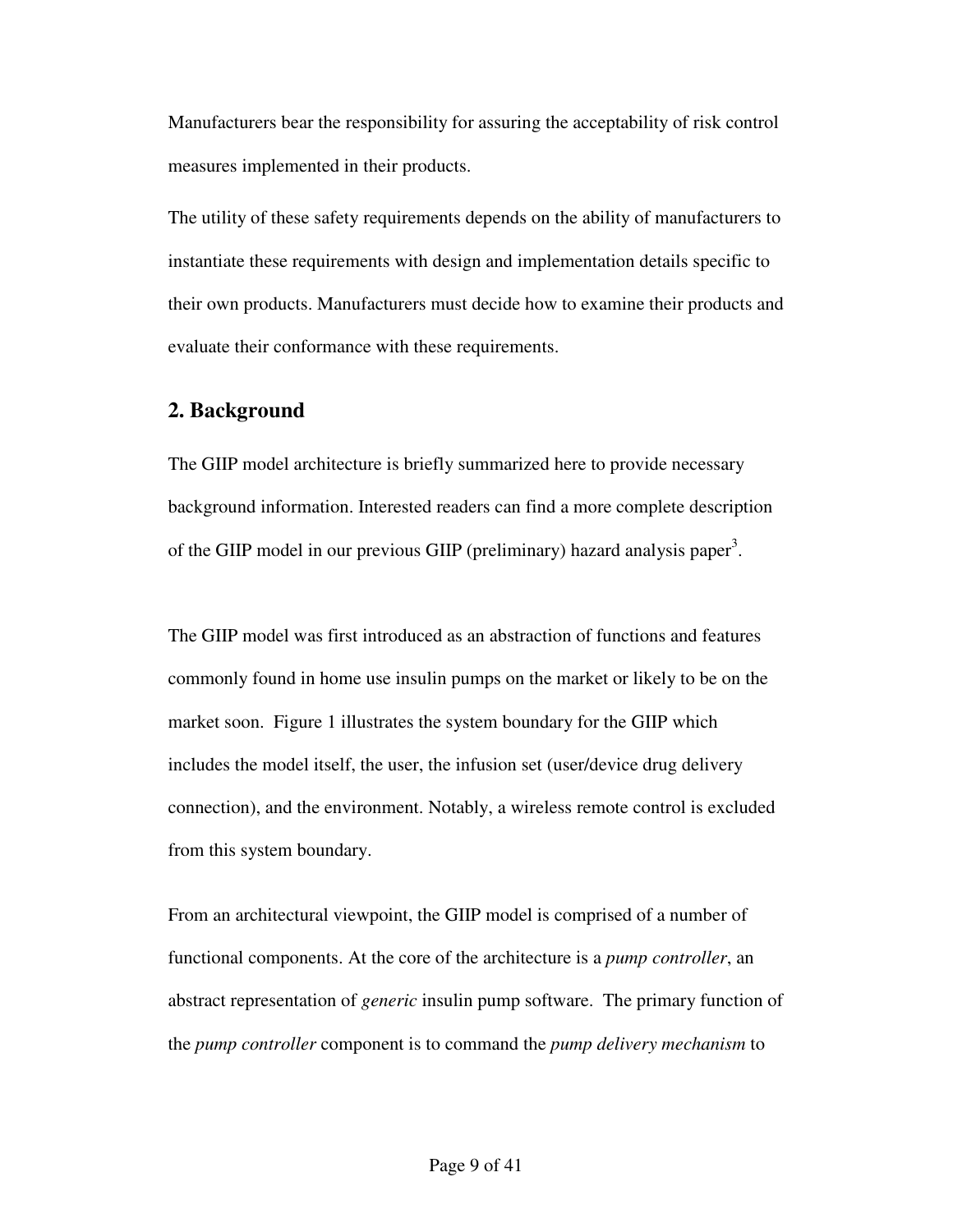propel, at a prescribed rate and for a prescribed duration, insulin stored in the *drug reservoir* to the patient through the *drug delivery interface* and the *infusion set*.

The *pump controller* bears other responsibilities to ensure correct and robust operation of the model. These responsibilities include interacting with the patient through a *user interface*; recommending appropriate bolus dosages with the help of a *bolus calculator* and a *food database*; managing and checking parameters and programs related to insulin administration; alerting the patient when abnormal conditions arise; and logging important data and events during pump use to facilitate clinical use analysis and problem diagnosis.

It should be noted that the GIIP model is intended to capture the common behavior of as many insulin pumps, not only modern pumps, but also those obsolete ones. Thus, many features pioneered by specific pump manufacturers were intentionally excluded from the model. For example, remote controllers are not included in the GIIP model, because some obsolete insulin pumps do not have remote control devices. However, since more and more modern insulin pumps incorporate the remote control feature, making it a common feature for insulin pumps, we plan to extend the GIIP system to include remote control in our future work.

The authors have conducted a preliminary hazard analysis for the GIIP model, enumerating typical hazardous situations, as well as their potential causes. Detailed results of this analysis can be found in our GIIP hazard analysis paper<sup>3</sup>.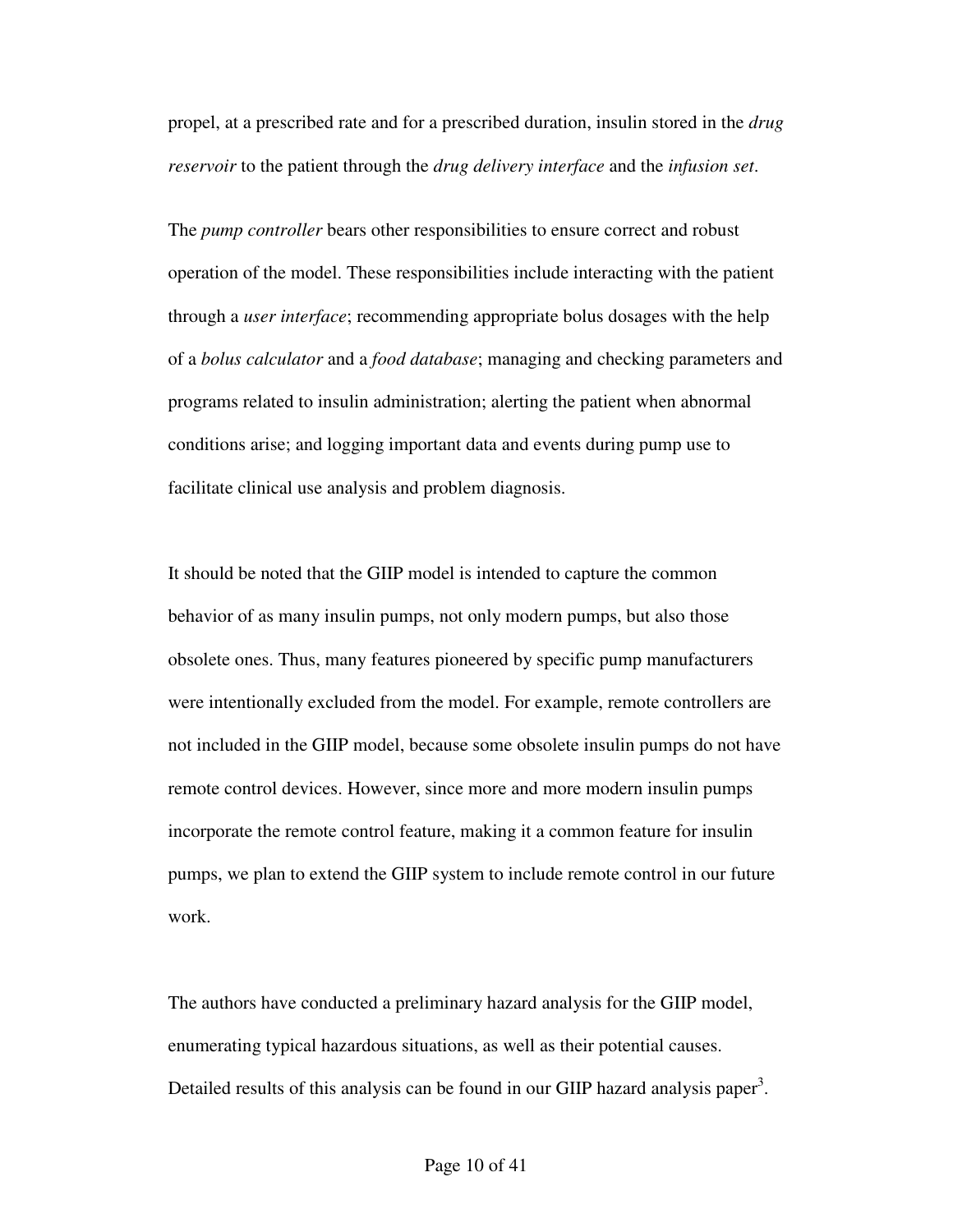## **3. Generic Safety Requirements for GIIP Software**

To varying degrees and in various ways, software can be used to mitigate potential insulin pump risks. For example, software can be designed to react to a user command for a correction bolus when unnecessary. In particular, software can issue alerts to the user when he/she tries to command a correction bolus when the BG level is low, so that the chance of a user getting an inappropriate bolus is reduced. Software can also be used to coordinate the functions of the various components within the pump to ensure safe and robust operation of the pump. One such example is to use the combination of software and delivery flow sensors to detect and promptly report an inaccurate insulin delivery rate.

There are many circumstances where software is incapable, ineffective, or inefficient in mitigating potential risks. Physiological or biological risks are typical examples. There are also circumstances where software needs to be used in combination with other risk control measures to efficiently mitigate insulin pump risks. For example, software is often used to detect if the user programs a delivery with incorrect parameters. In contrast, patient training and device labeling are frequently used risk control measures to reduce the likelihood that the user makes such mistakes. Thus, the use of software detection in conjunction with labeling and patient training can mitigate the risk of incorrect delivery programs to a greater degree than if any of these measures were used alone.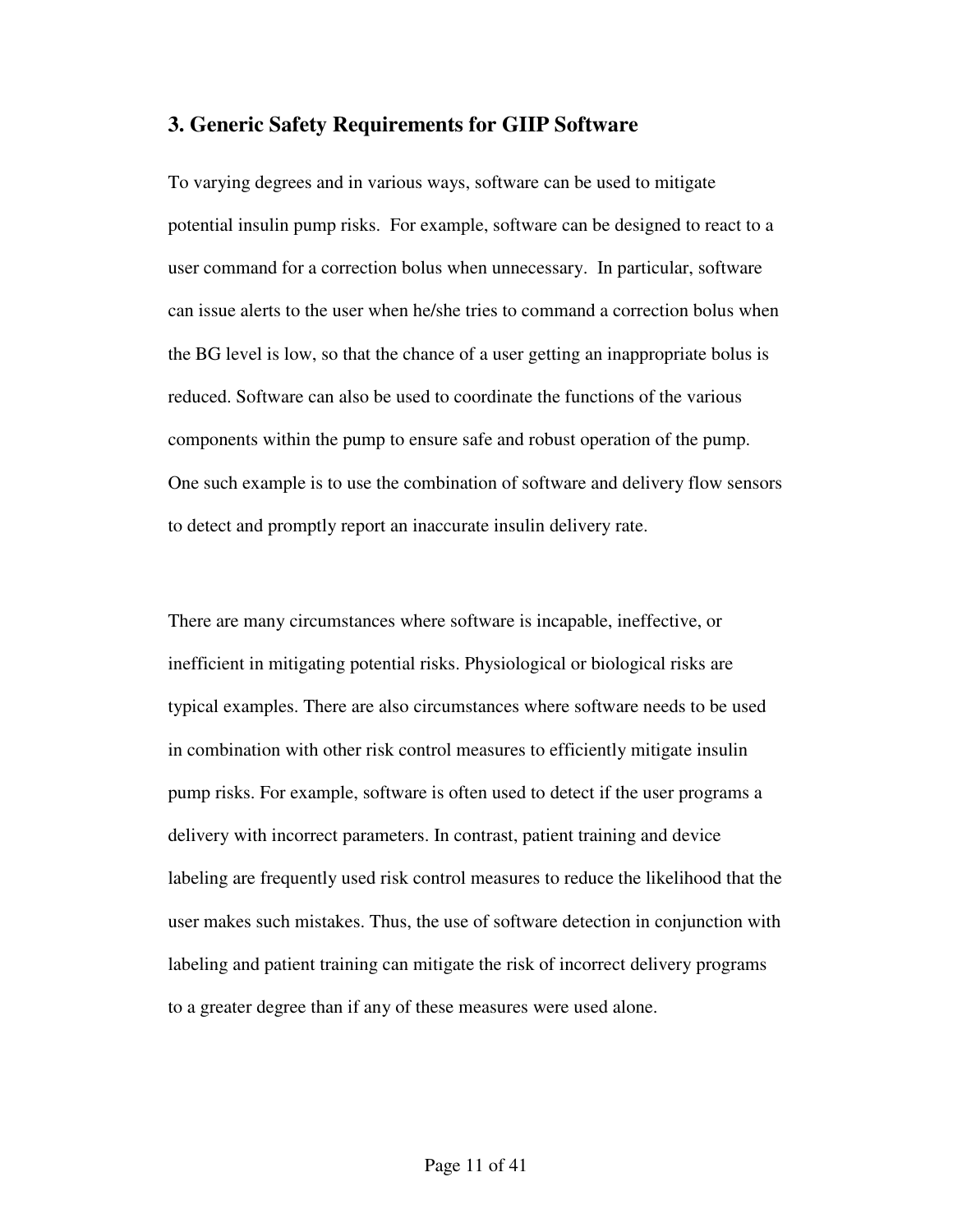Therefore, an important consideration in insulin pump design is to determine whether and how software can reduce risks. This paper focuses on identifying a core set of software-based risk control measures or *safety requirements*, which are then encapsulated in the GIIP model. Various formal analysis methods can be applied to these requirements to establish minimum safety properties for realworld insulin pumps.

We present safety requirements that we identified in Tables 1, 2, 3, 4, 5, and 6 in the Annex, where safety requirements in the same table focus on the same aspect of pump operation. One thing worth of noting is that the identification of GIIP safety requirements is strictly constrained to the system boundary established for the GIIP model. For example, we impose no safety requirements on remotely controlling the model, because such a feature is excluded from the current GIIP model. If manufacturers decide to use remote control devices in their pumps (many of them already do), they take on the responsibility to develop reasonable safety requirements to assure that their pumps coordinate appropriately with their remote control devices. Similarly, the remote control devices must be designed and implemented in a manner that ensures operational safety (which includes security considerations).

Risk control measures may be implemented in the form of design decisions that eliminate the risk or protective actions and instructions that reduce the risk. This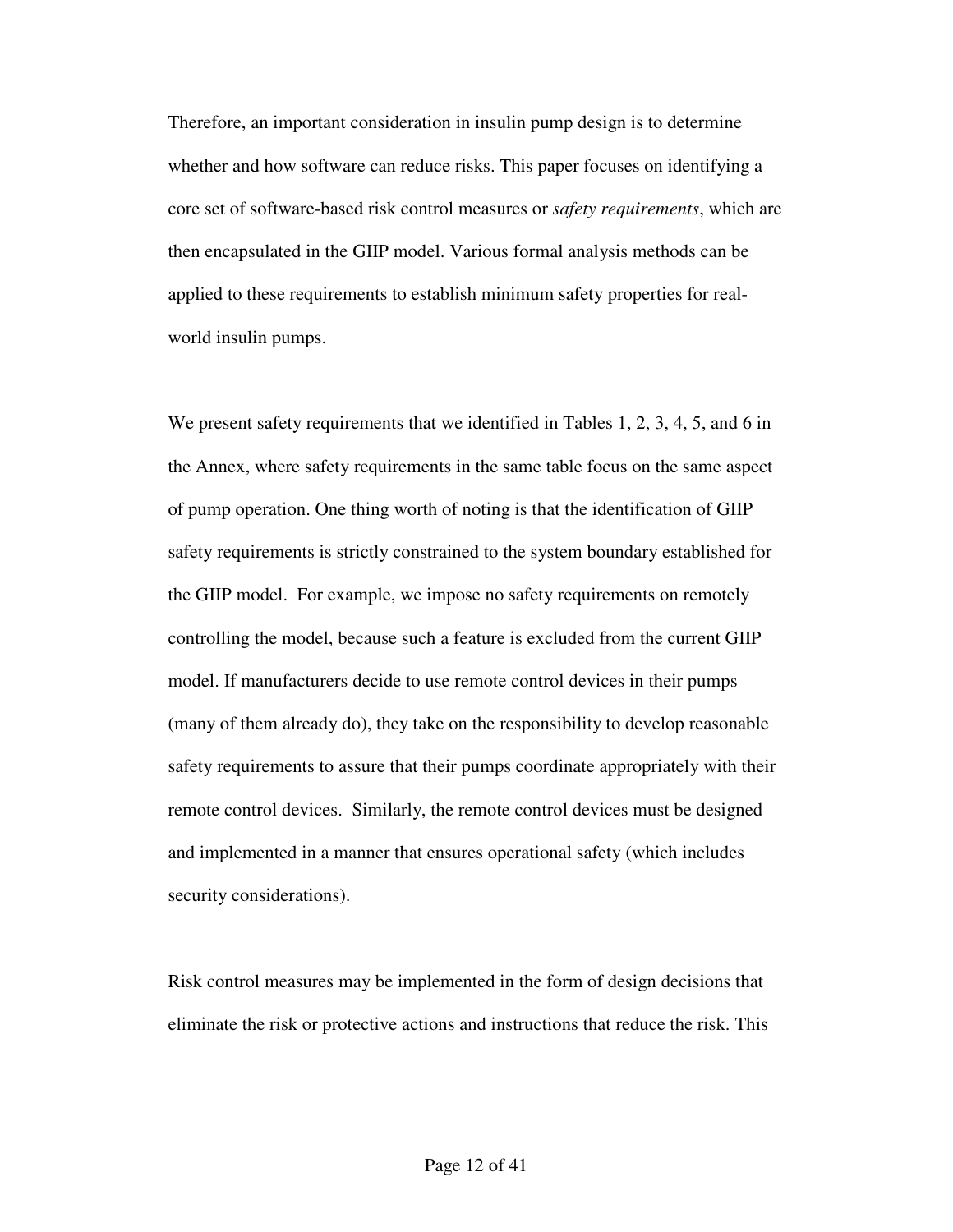observation provides a basis for developing the GIIP model safety requirements that are enumerated in the Annex, where:

- Certain safety requirements are intended to clarify the ambiguities in the scheduling and administration of insulin therapy. One such example is requirement 1.3.5, which prohibits the overlapping of normal boluses. Requirements in this category permit the user to monitor and track insulin administration without misunderstandings, reducing the likelihood of the user programming inappropriate insulin delivery plans.
- Safety requirements focusing on event logging (Annex Table 4) enforce the collection of useful diagnostic information with acceptable accuracy and precision when the pump malfunctions.

Although these requirements do not protect the user from adverse events caused by the pump, they do assist in a root cause analysis of pump malfunctions, which can help prevent similar problems from reoccurring.

The rest of the safety requirements aim to address foreseeable hazardous situations and their causes identified in the previous GIIP hazard analysis paper<sup>3</sup>. Working alone or together, each requirement is meant to 1) eliminate the occurrence of a particular cause; or 2) provide prompt and precise notification to the user whenever the cause arises during pump operation, so that the user can intervene and eliminate it before any adverse effect is realized.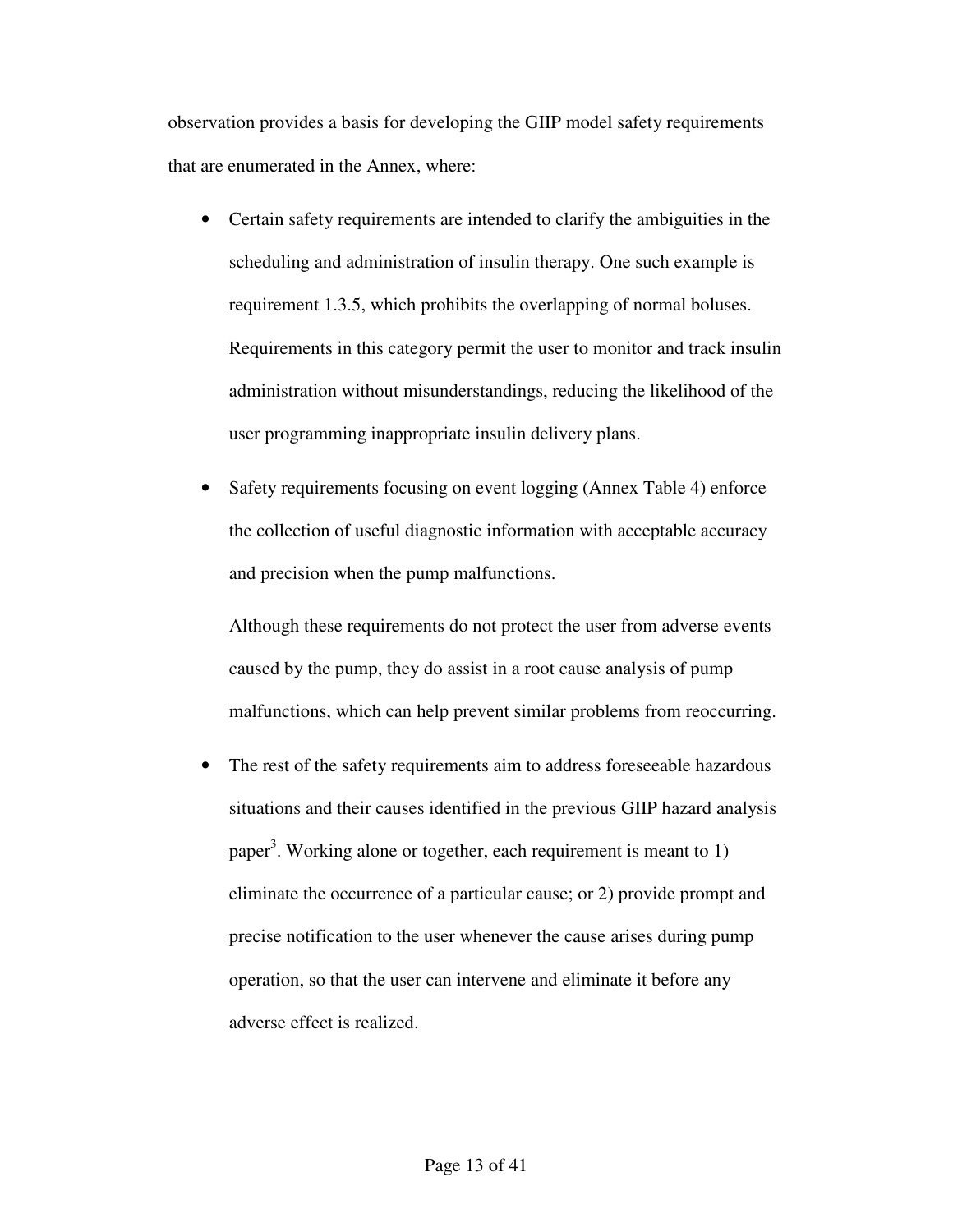For some causes, software can accomplish both goals. For example, in order to eliminate the presence of air-in-line, software could not only reduce the chance of air-in-line by guiding the user to prime the pump correctly, but also notify patients whenever air bubbles are detected in the delivery path.

The present requirements can be used in the development of most insulin pumps because the abstractions on which they are based are free of low-level, devicespecific implementation details. The requirements are intentionally presented in a flexible format, in order to provide manufacturers some freedom in utilizing these requirements.

Some of these safety requirements carry parameters that allow them to accommodate arbitrary safety margins. For example, in requirement 1.6.1 (in Table 1 of the Annex), the pump's sensitivity to air bubbles is measured by the minimum size of air bubbles, which is defined as parameter "y" in the requirement, that will trigger an air-in-line alarm. The smaller "y" is, the more sensitive the pump will be to air bubbles. While utilizing this requirement, manufacturers have the freedom of assigning any values to "y", corresponding to their design decisions. However, the manufacturers have to ensure that the assigned values comply with prevailing clinical performance standards or generally accepted practices, or more generally, are appropriate to assure safety.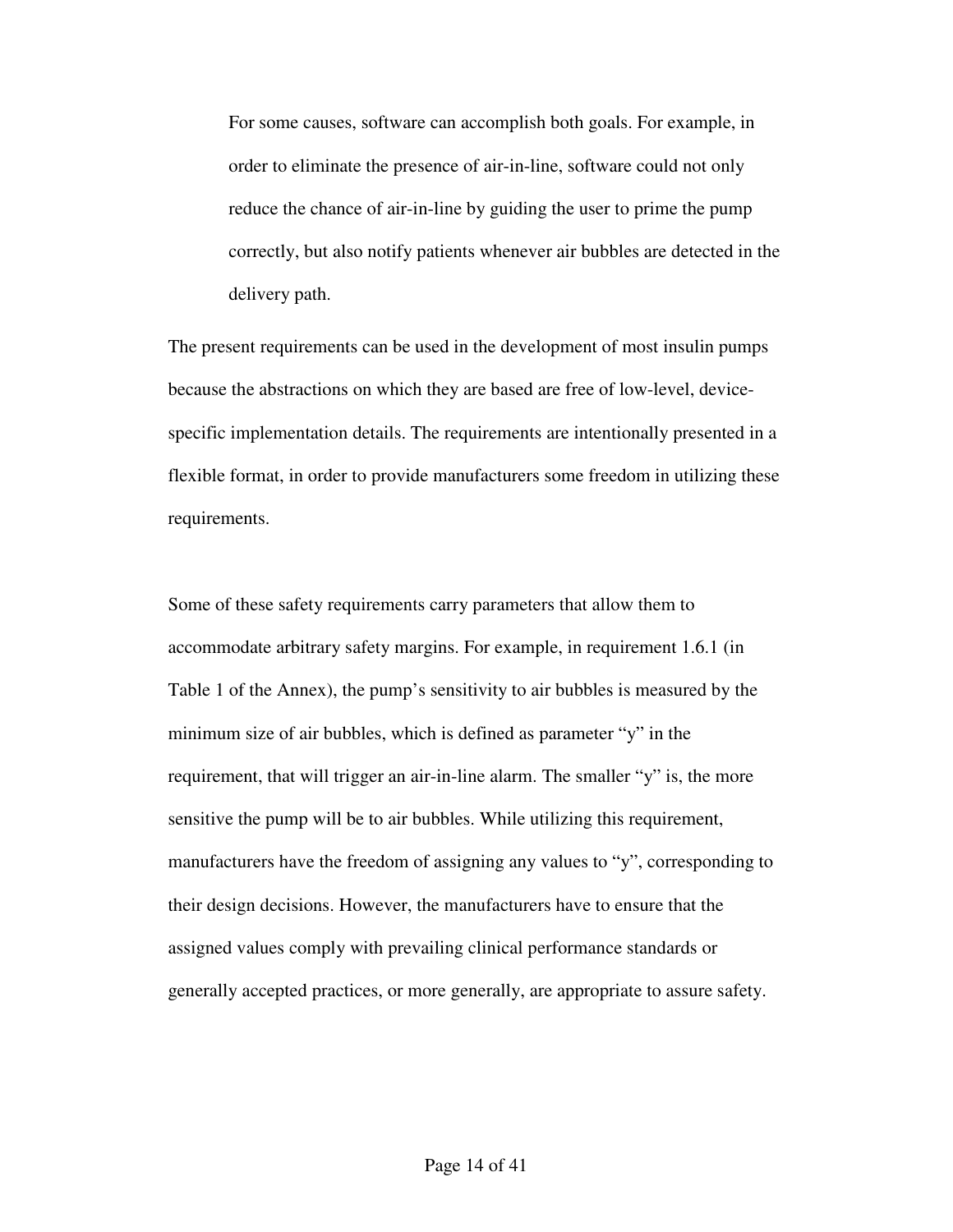We divide the safety requirements into six different categories based on aspects of pump functionality to facilitate crosschecking processes. Each category has its own table in the Annex, as follows

- 1. insulin administration
- 2. user interface
- 3. alarm system
- 4. event logging
- 5. battery management
- 6. interaction with the environment

Although safety requirements in category 6 are not purely software-related, we still include them here to highlight the importance of safety issues related to environmental factors, given the fact that insulin pumps are often used in diverse and dynamic environments. We encourage manufacturers to take these issues into consideration when designing their products.

# 4. **Discussions – Using MBE Methods in Safety-Critical**

# **Environments**

The value of safety requirements presented in this paper lies in their utility for examining the correctness of "real world" insulin pump software designs via the GIIP model. In particular, the resulting safety requirements can be modeled as an independent *test framework*, against which a "real world" insulin pump software design and implementation can be verified. Manufacturers can also adopt other software verification and validation  $(V&V)$  techniques, such as model checking,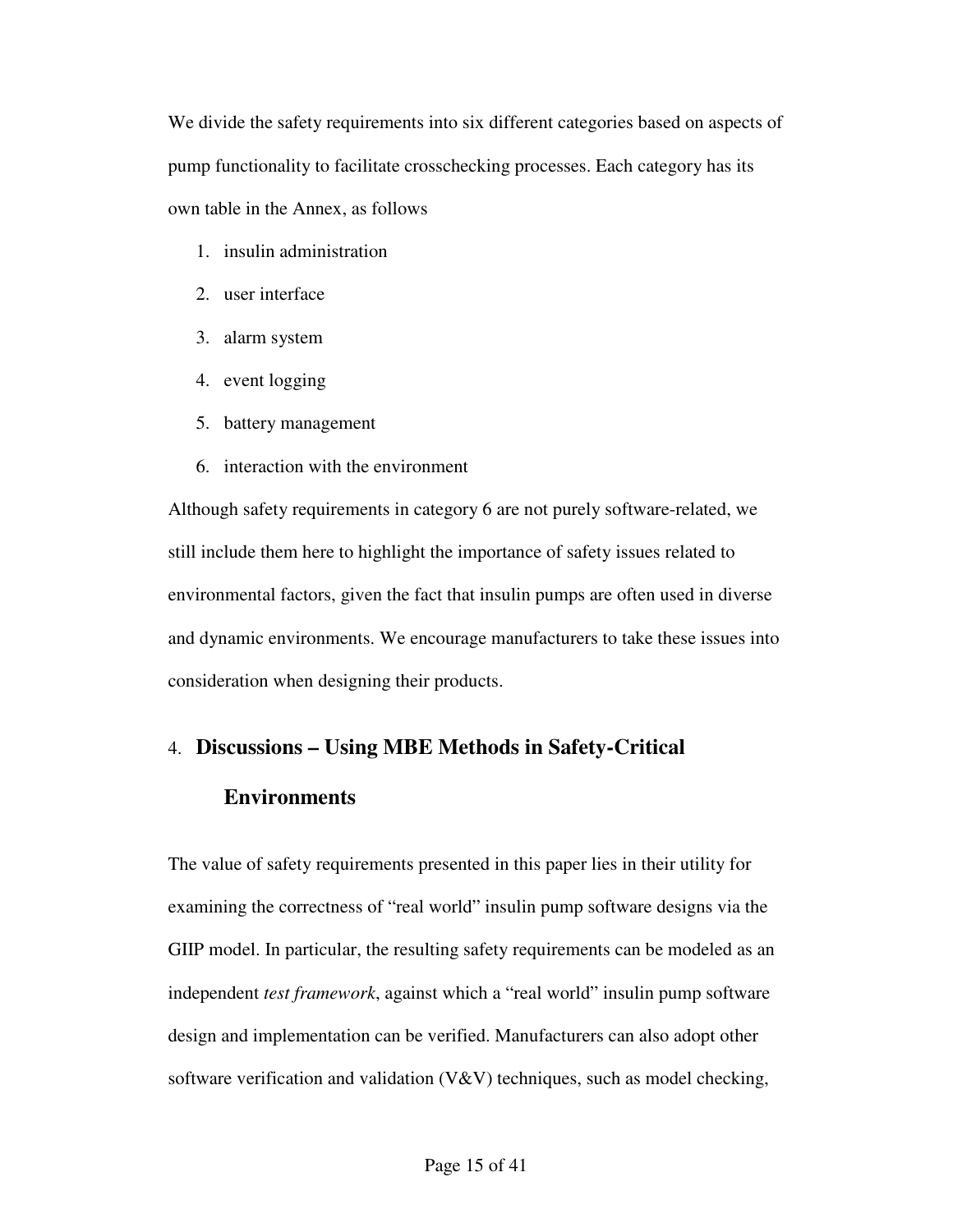testing, walkthroughs, etc., to check if the software in their products satisfies these safety requirements. However, different V&V techniques provide different degrees of confidence in checking consistency between software and safety requirements. Some safety requirements (e.g., requirements related to human factors) are not particularly amenable to automated checking methods and therefore require other  $V&V$  methods, such as clinical or patient use experiments. Thus, it is up to manufactures to choose appropriate V&V techniques and to assure that results produced by the chosen techniques are convincing and trustworthy.

Of course, a "real world" insulin pump software design can adopt an alternative safety measure rather than the one defined by the GIIP requirements. In such circumstances, the properties of these safety requirements can still be used to determine whether the alternative measure achieves equivalent or better safety than the GIIP model.

Based on previous experience<sup>7</sup>, we believe that integrating safety requirements into a MBE paradigm can help detect and eliminate flaws and defects in insulin pump software designs and implementations. Figure 2 illustrates potential ways of integrating safety requirements into the MBE-based software development lifecycle.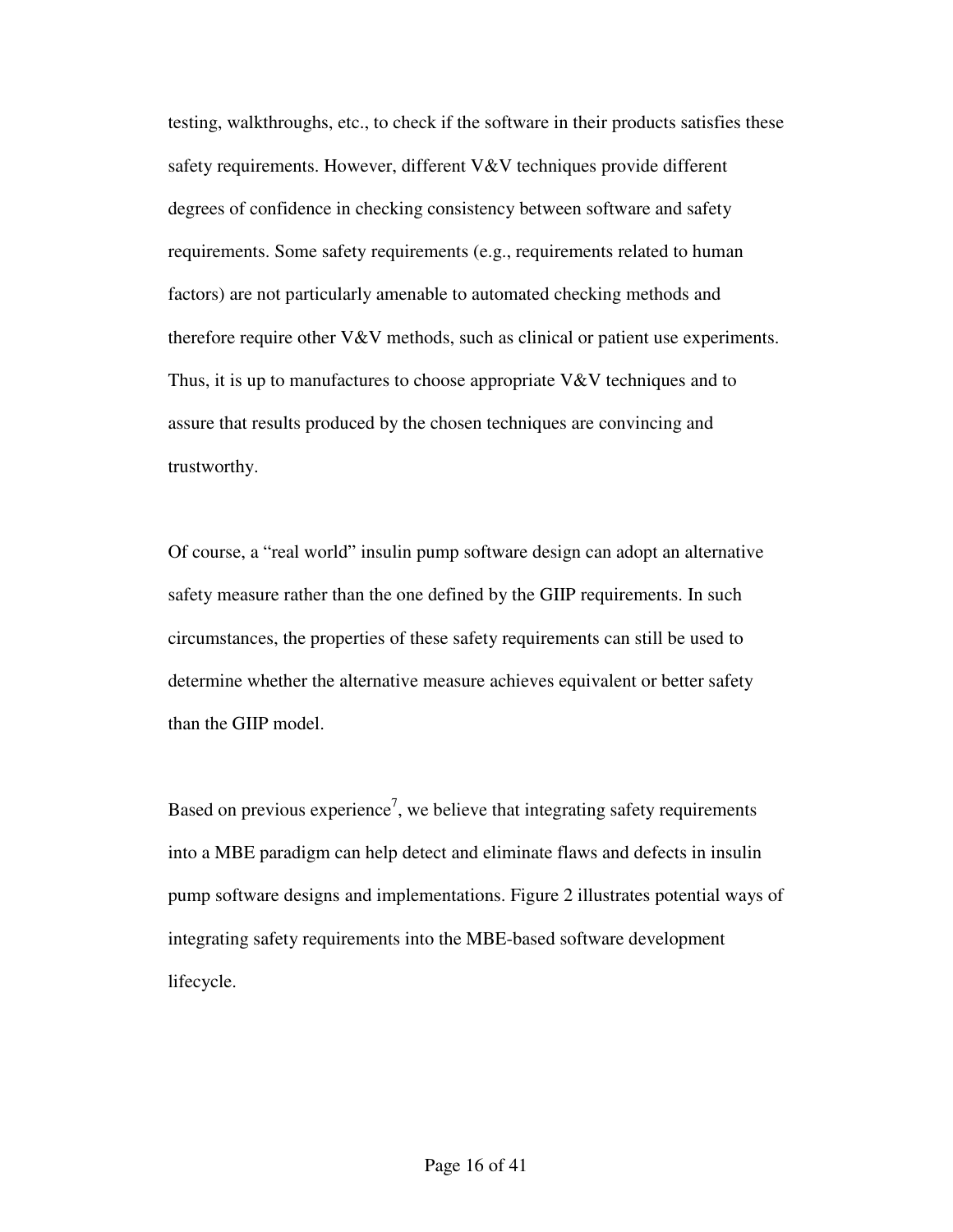MBE developers do not, in general, produce the same design artifacts as conventional software development practices do. Instead, they formalize software design as a series of design models. In particular, developers establish a high level software design abstraction and then progress through a series of elaboration steps to lower-level, more detailed executable models from which code is ultimately generated. As mathematical abstractions of software design, design models help to eliminate potential ambiguity and confusion underlying the design. Formal verification can also be applied to design models to mechanically examine all possible behaviors of these models; often detecting subtle error conditions not considered by domain experts and developers or typically found by conventional design review and validation techniques

In a model-based development process, safety requirements can be used by manufacturers at two different stages:

1. Design Verification. After the software design is captured in (preliminary or refined) design models, developers can utilize safety requirements to check the behavior of these models to ensure that they do not violate any of the requirements. As a result, flaws existing in the design can be filtered out before the models are translated into a final implementation.

To utilize safety requirements at this stage, developers can first formalize them into logical or mathematical criteria (e.g., temporal logic $<sup>8</sup>$  formulae</sup> or monitoring models), and then seek the assistance of formal verification techniques, such as model checking $9$  and instrumentation-based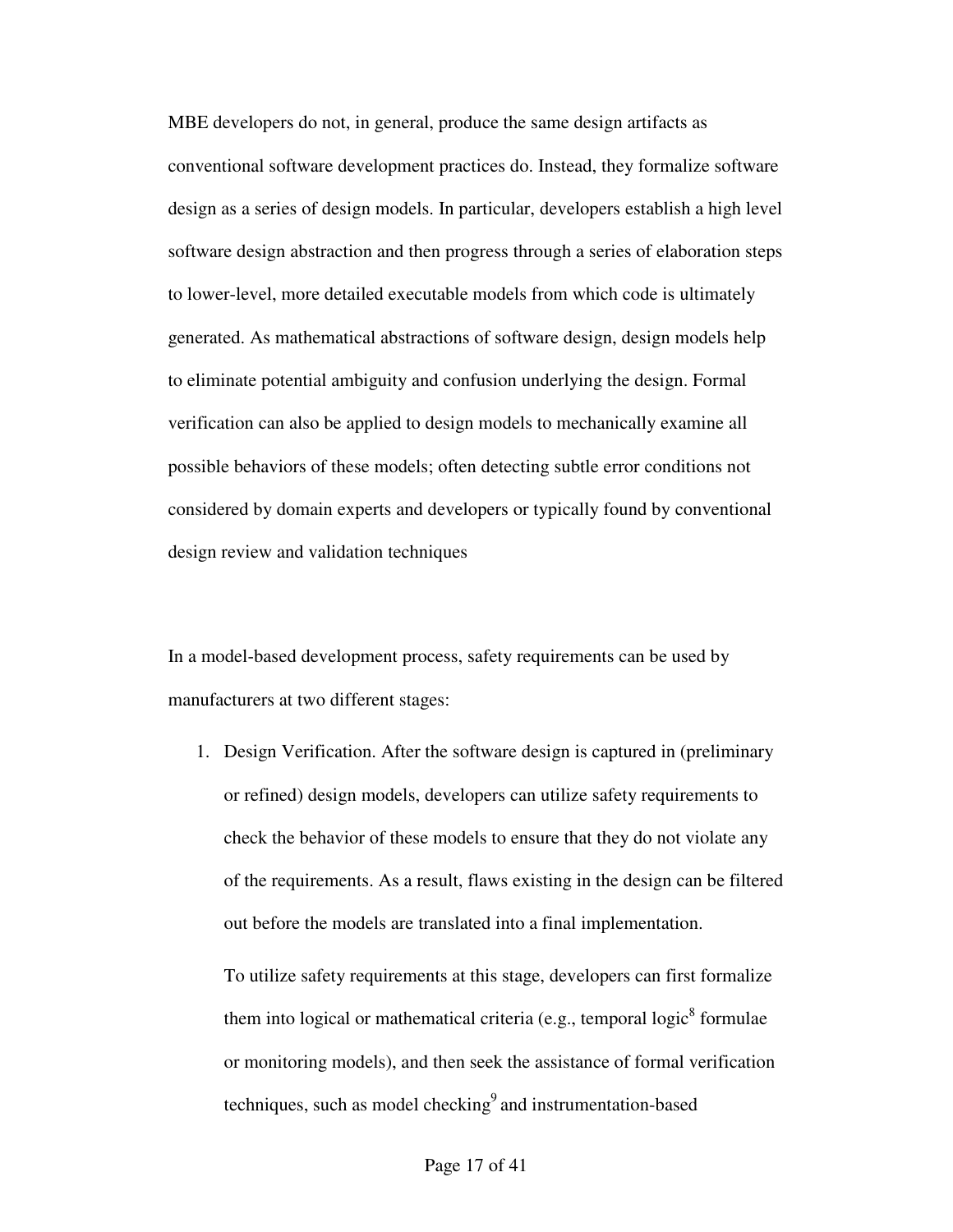verification<sup>10</sup>, to conduct thorough checking over the design models against the formalized criteria.

However, not all safety requirements can be formalized. In fact, safety requirements may demonstrate a great diversity in their characteristics (e.g., some requirements are qualitative and some others are quantitative). This makes it impossible to formalize all safety requirements, especially those qualitative ones, into a computer-verifiable style. For those requirements that cannot be formalized, conventional V&V techniques other than formal verification can be used to assure that the software design satisfies them.

It should also be noted that the safety requirements presented in this paper are derived based on an abstract model. If manufacturers are willing to apply these requirements to evaluate the software design of their products, it is more beneficial to formalize these requirements - if they can be formalized - after all related design details have been articulated.

2. Implementation Verification. After a device design has been implemented, safety requirements can be used to check if the software faithfully implements the design. Here the device design serves as a kind of safety reference standard because it has been proven safe, with respect to the safety requirements, at the first stage.

Developers can translate safety requirements into explicit test cases, and then apply the test cases to their software to examine whether the software produces the expected output. Unexpected output may indicate that the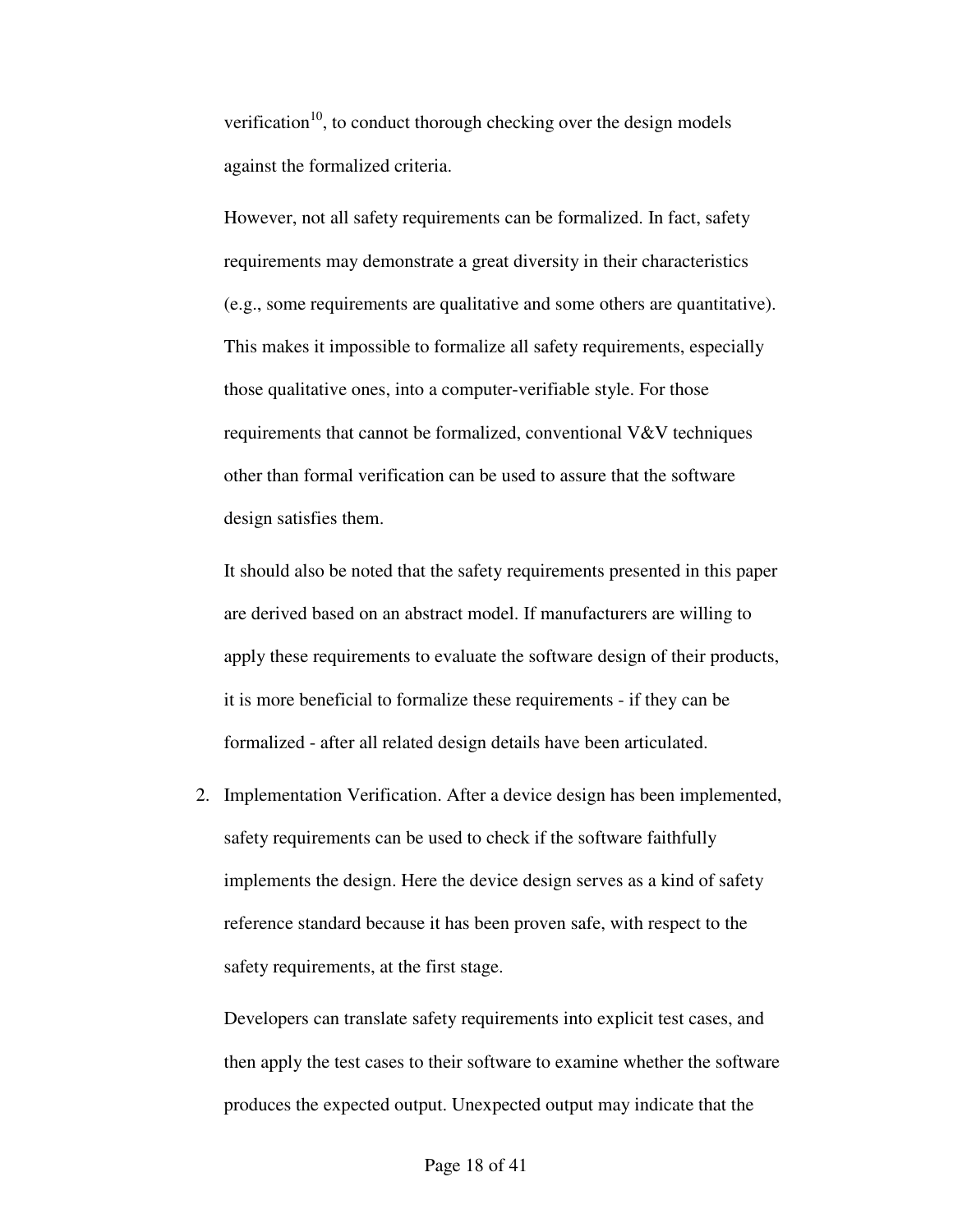code implementation deviates from the original design. Developers can also turn safety requirements into safety checks (or assertions in software engineering terminology), and place these checks into the software, so that execution of the software will terminate if the assertions are violated.

Notably, the MBE process can also be used in a corrective action process. For example, design and implementation changes for corrective actions can be verified against the safety model to establish the fact that prior safety properties weren't compromised in the process.

# **5. Conclusion**

This paper presents a minimal set of safety requirements for a GIIP model, as a step toward establishing an open source insulin pump safety reference model that can be helpful in improving the safety and effectiveness of insulin pumps. The requirements presented in this paper intend to provide a means for establishing that the GIIP model performs correctly and unambiguously to mitigate some potential foreseeable real-world risks.

It would be valuable if the diabetes and academic communities and manufacturers would consider and discuss these generic safety requirements for insulin pump software, to extend and revise them, to make them more representative and comprehensive, to experiment with them, and to use them as means for assessing the safety of insulin pump software designs.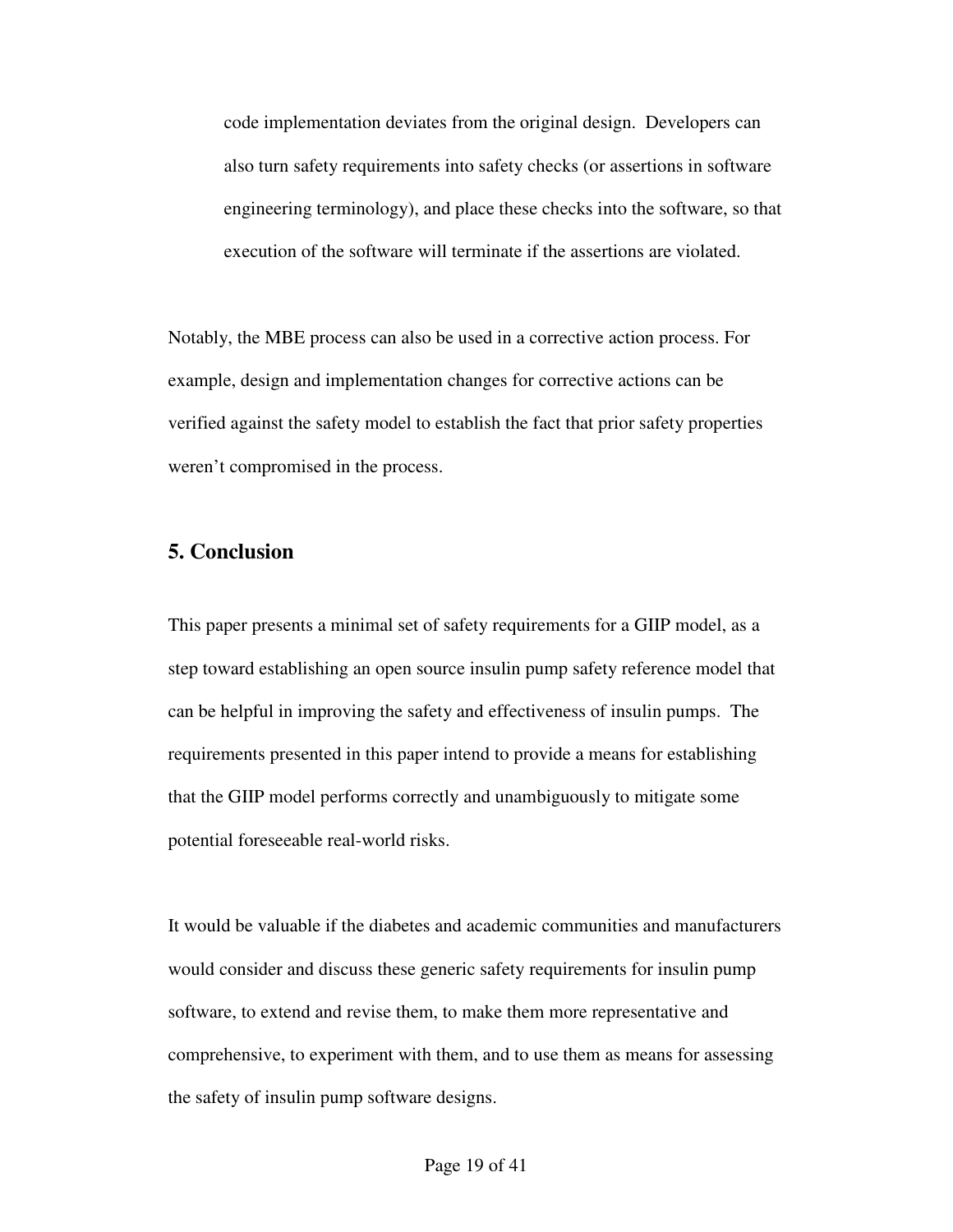We hope that this work will help to reveal flaws in insulin pump software design and hence improve the overall safety of the products. We encourage manufacturers to consider these safety requirements in their insulin pump software development and evolutionary processes.

# **References**

- 1. Diabetic Control and Complications Trial Research Group, *The effect of intensive treatment of diabetes on the development and progression of long-term complications in insulin-dependent diabetes mellitus*, The New England Journal of Medicine 1993; 329: 977-986.
- 2. FDA MAUDE database, accessible from URL http://www.accessdata.fda.gov/ scripts/cdrh/cfMAUDE/search.CFM.
- 3. Zhang Y., Jones P., Jetley R., *A hazard analysis for a generic insulin infusion pump*, Journal of Diabetes Science and Technology, Volume 4, Issue 2, pages 263-283, March, 2010.
- 4. Kampfner R. R., *Model-Based Development of Computer-Based Information Systems,* in proceedings of the Workshop on Engineering of Computer-Based Systems (ECBS), page 354, 1997.
- 5. Estefan J. A., *Survey of Model-Based Systems Engineering (MBSE) Methodologies***,** INCOSE Focus Group, Jet Propulsion Laboratory, California Institute of Technology, Pasadena, California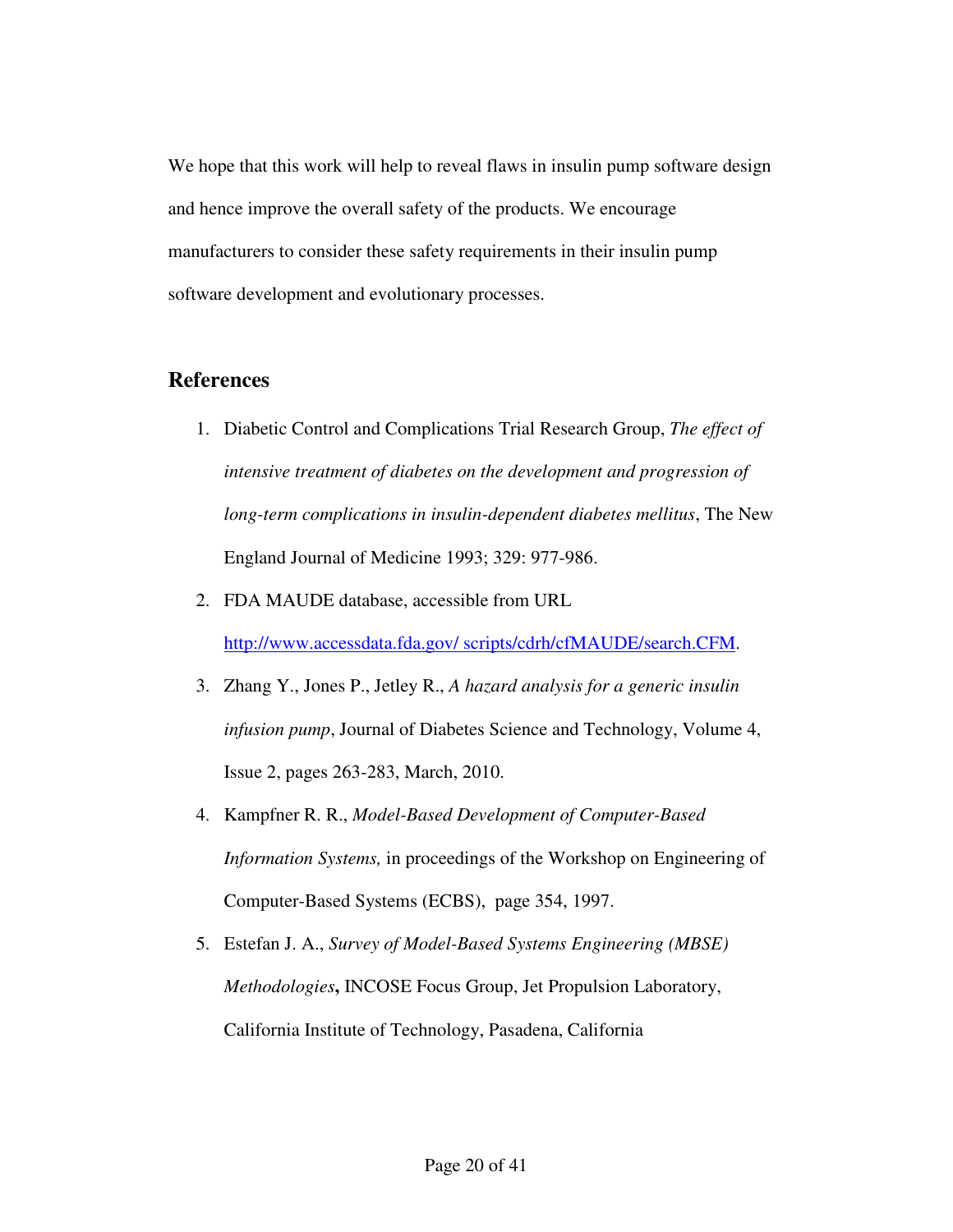- 6. Wall S. D., *Model-based engineering design for space missions*, in proceedings of 2004 IEEE aerospace conference, pages 3907-3915, 2004.
- 7. Jetley R. and Jones P., *Safety requirements based analysis of infusion pump software*, in proceedings of the IEEE Real Time Symposium, Tuscon, AZ, December, 2007.
- 8. Pnueli A., *The temporal logic of programs*, in proceedings of FOCS'77: the 18<sup>th</sup> IEEE annual symposium on foundations of computer science, pages 46-57, 1977.
- 9. Clarke E., Grumberg O., and Peled D., *Model Checking*, MIT Press, 1999, ISBN 0-262-03270-8.
- 10. Cleaveland R., Scott S. and Sims S., *An instrumentation-based approach to controller model validation*, Model-Driven Development of Reliable Automotive Services, pages 84-97, Springer-Verlag, 2008, ISBN 978-3- 540-70929-9.



# **Figures**

Page 21 of 41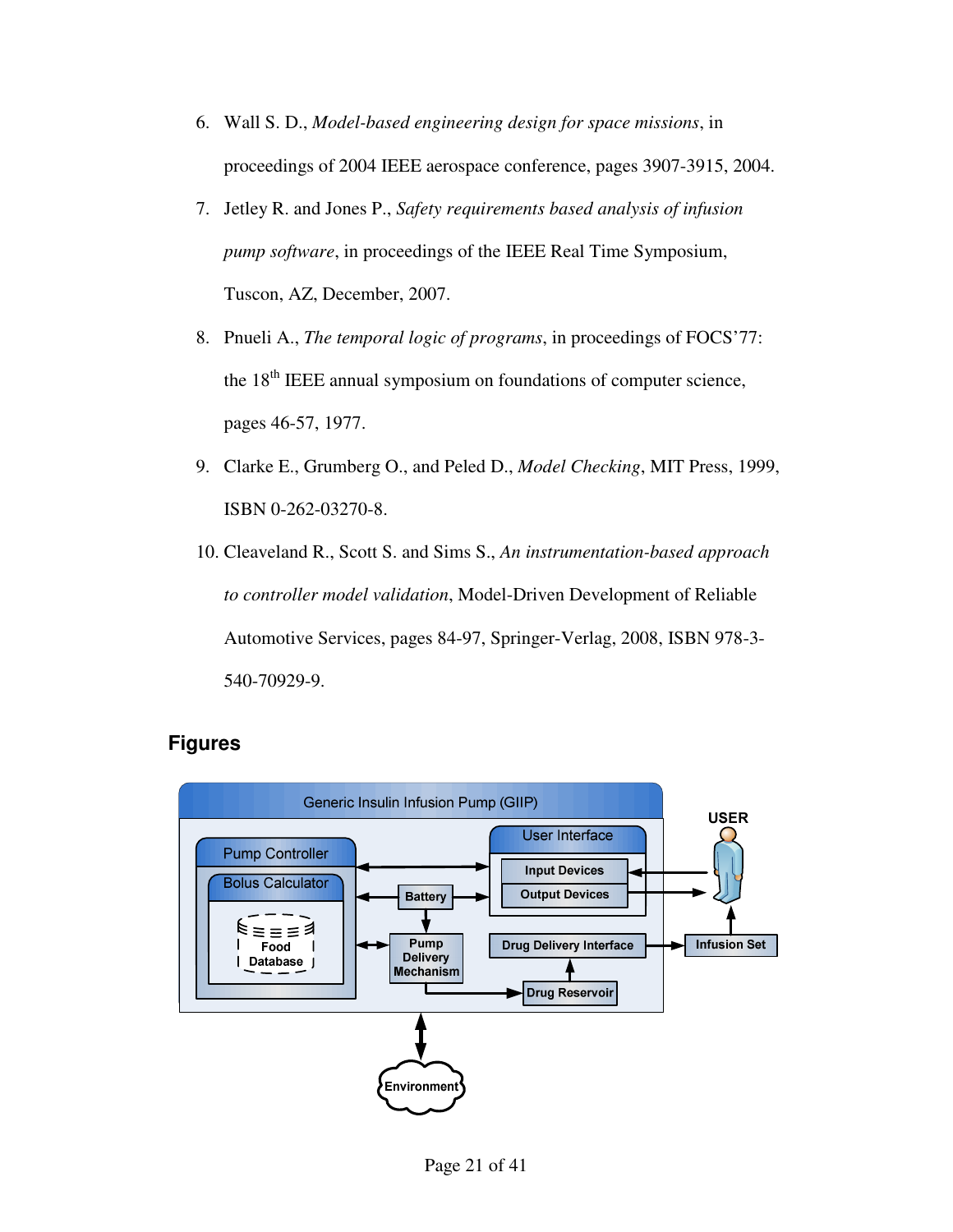#### **Figure 1: System Architecture of Generic Insulin Infusion Pump (GIIP)**



**Figure 2: Integrating Safety Requirements into Software Development Lifecycle** 

## **Annex**

This Annex lists a minimum set of insulin pump safety requirements developed for the GIIP model in tabular format. To facilitate the tracking of these requirements, each requirement is assigned with a unique ID number and grouped into a table with other requirements that focus on the same aspect of pump operation. In these safety requirement tables, except Table 4 (event-loggingrelated requirements), a column called CAUSES TO MITIGATE is introduced to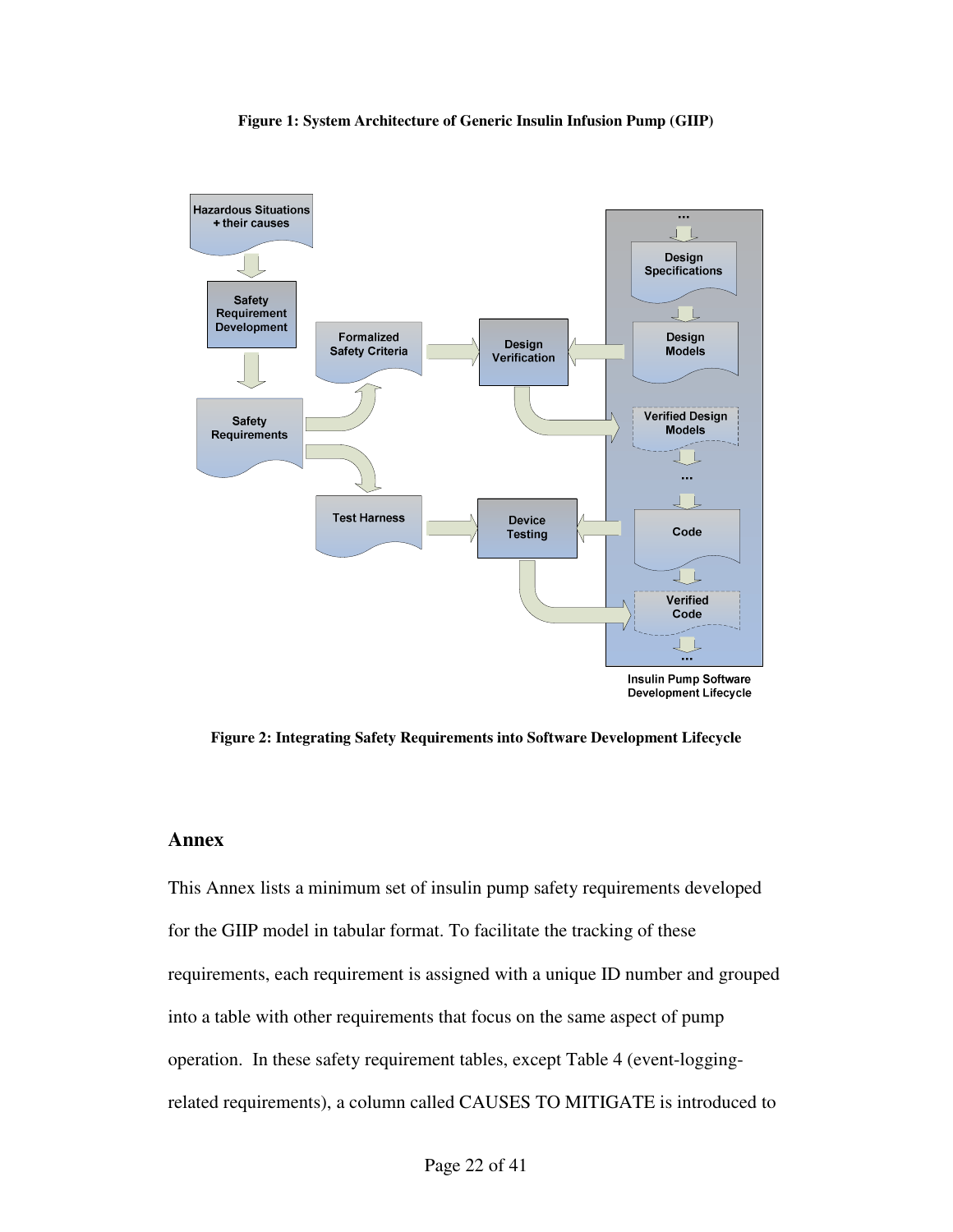document (the index numbers of) causes of hazardous situations that each safety requirement intends to mitigate.

Among the listed requirements, there are certain exceptions that are not mapped to any particular cause of hazardous situations. In fact, these requirements, as mentioned earlier, are defined to either clear up the ambiguities in pump operation or to provide some protective means to ensure safety even under pump malfunctions (such as requirement 1.4.7). Therefore, these requirements can participate in mitigating any causes that may result in the corresponding hazardous situations.

It should also be noted that, if a cause of hazardous situations is mitigated by a safety requirement with multiple sub-requirements (such as requirement 1.4), it is actually mitigated by all of the sub-requirements together.

| REQ.  | REQUIREMENT SPECIFICATION                                              | <b>CAUSES</b>   |
|-------|------------------------------------------------------------------------|-----------------|
| ID    |                                                                        | TО              |
|       |                                                                        | <b>MITIGATE</b> |
|       | 1.1 Infusion control                                                   |                 |
| 1.1.1 | The pump shall suspend all active basal delivery and stop any active   | 2.14,           |
|       | bolus during a pump prime or refill. It shall prohibit any insulin     | 8.10.10         |
|       | administration during the priming process and resume the suspended     |                 |
|       | basal delivery, either a basal profile or a temporary basal, after the |                 |
|       | prime or refill is successfully completed.                             |                 |
|       |                                                                        |                 |
|       |                                                                        |                 |

**Table 1. Requirements on Insulin Administration**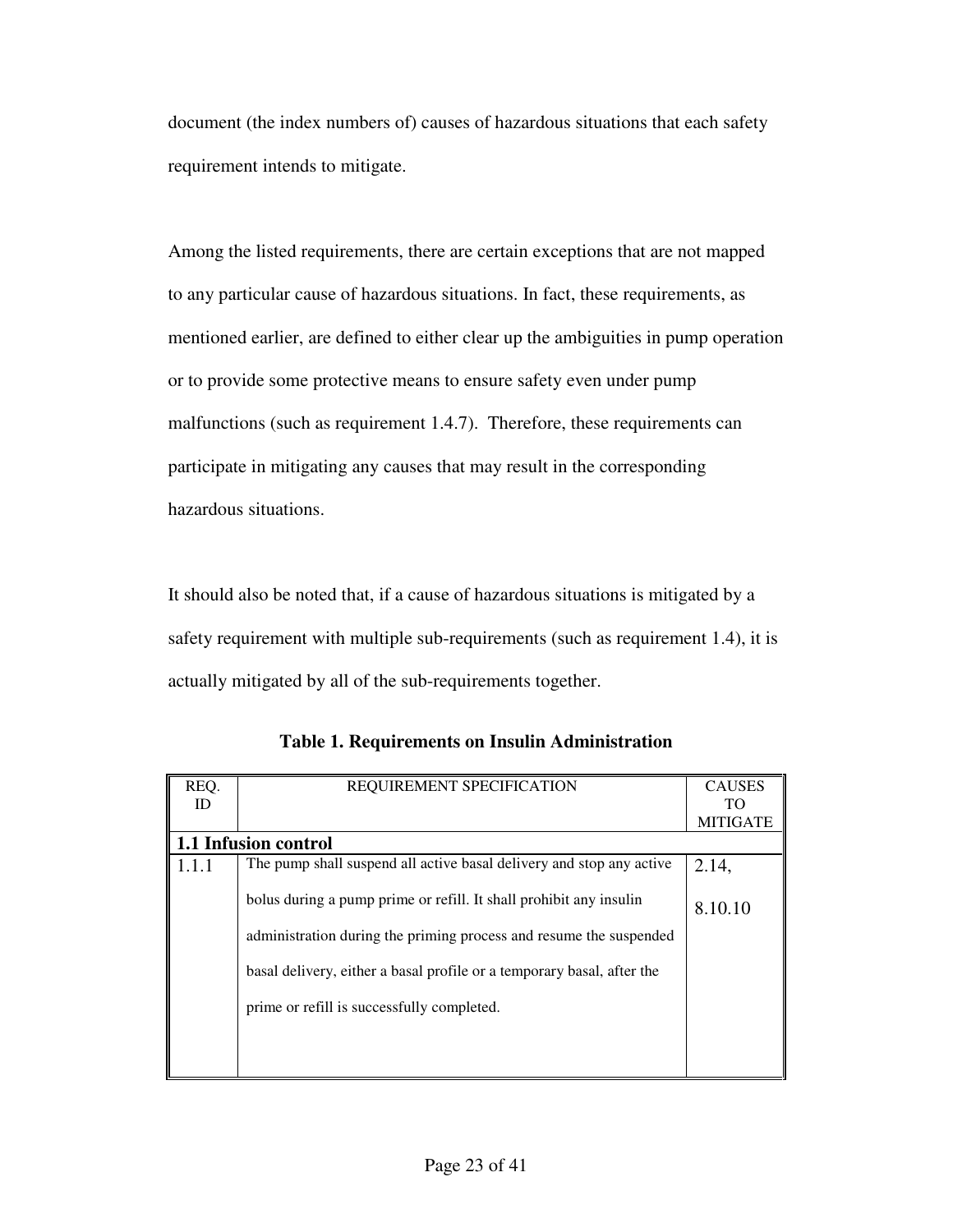| 1.1.2 | The average flow rate in any continuous $x$ -minute period shall          | 2.11, 2.12 |
|-------|---------------------------------------------------------------------------|------------|
|       |                                                                           |            |
|       | remain accurate within $\pm y\%$ of the programmed rate.                  |            |
|       |                                                                           |            |
|       |                                                                           |            |
| 1.1.3 | If the pump allows administering multiple types of insulin, changing      |            |
|       | drug types and concentrations shall stop any active infusion, remind      |            |
|       | the user to validate the basal profiles and related parameters, and       |            |
|       | force the reservoir time and volume to be recomputed.                     |            |
|       |                                                                           |            |
|       | 1.2 Basal programming and administration                                  |            |
| 1.2.1 | The pump shall allow the user to program a basal profile with a set       |            |
|       | of basal rates, ranging from 0.05 to $x$ Units/hour in 0.05 Units/hour    |            |
|       | increments. For each basal rate in the profile, the user shall define     |            |
|       | the duration of the particular rate, and the duration shall be set in $y$ |            |
|       | minute increments. Durations of all basal rates shall not overlap with    |            |
|       | each other, and shall together cover 24 hours of a day.                   |            |
| 1.2.2 | The pump shall allow the user to set at least two basal profiles at the   | 3.9        |
|       | same time, and require the user to activate no more than one profile      |            |
|       | at any single point in time.                                              |            |
| 1.2.3 | The pump shall notify the user when a basal profile is activated, and     |            |
|       | shall administer basal insulin according to the profile immediately       |            |
|       | after activation.                                                         |            |
| 1.2.4 | The pump shall allow the user to temporarily override the current         |            |
|       | basal delivery with a temporary basal without changing existing           |            |
|       | basal profiles, provided that no normal bolus or other temporary          |            |
|       | basal is in progress. The user shall be required to specify the           |            |
|       | duration and rate of the temporary basal being programmed.                |            |
| 1.2.5 | The programmed infusion rate of a temporary basal shall not exceed        |            |
|       | $x$ Units/hour and the duration of a temporary basal shall not exceed $y$ |            |
|       |                                                                           |            |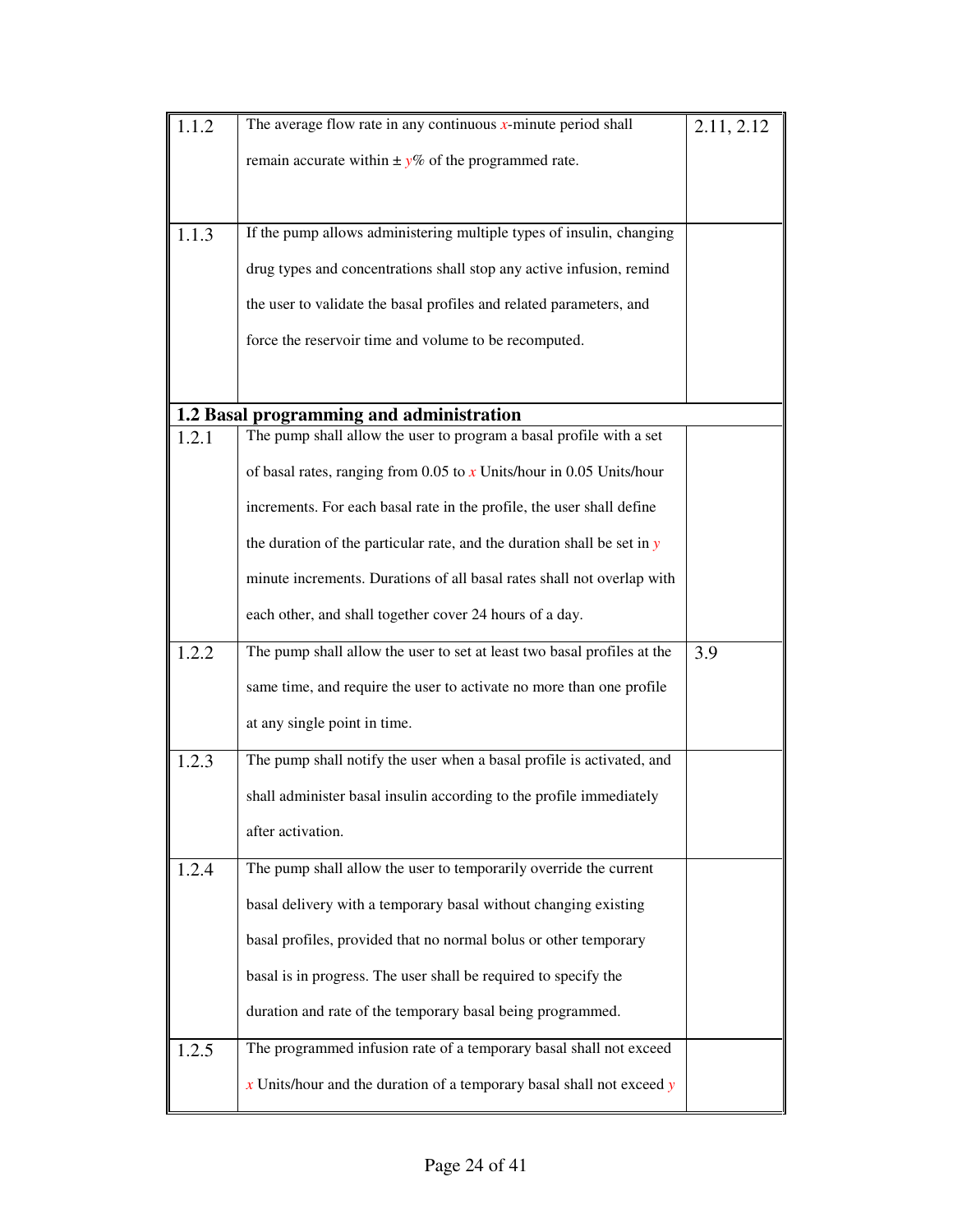|       | hours.                                                                 |            |
|-------|------------------------------------------------------------------------|------------|
| 1.2.6 | The pump shall start to administer a temporary basal immediately       |            |
|       | after the user confirms it, and resume the previously active basal     |            |
|       | profile after the temporary basal is finished.                         |            |
| 1.2.7 | The pump shall allow the user to stop a temporary basal while it is    |            |
|       | being administered. When the user chooses to stop a temporary          |            |
|       | basal, the pump shall either resume the active basal profile prior to  |            |
|       | the temporary basal or require the user to activate a predefined basal |            |
|       | profile.                                                               |            |
| 1.2.8 | If the currently activated basal profile or the currently ongoing      |            |
|       | temporary basal has been paused for more than $x$ minutes, it shall    |            |
|       | signal an audible alarm every $y$ minutes up to $z$ hours.             |            |
|       | 1.3 Bolus calculation and administration                               |            |
| 1.3.1 | The pump shall allow the user to set the maximum dosage limit for      | 3.1.2      |
|       | every normal or extended bolus. For each bolus whose dosage            |            |
|       | exceeds the limit, the pump shall prompt the user to either confirm    |            |
|       | this bolus or cancel it.                                               |            |
| 1.3.2 | The pump shall allow the user to define the dosage of a normal bolus   | 3.1.2      |
|       | in no coarser than $x$ Units increments.                               |            |
| .3.3  | The pump shall start a valid normal bolus immediately after it is      |            |
|       | programmed, and deliver it at the highest rate that satisfies          |            |
|       | requirement 1.3.4.                                                     |            |
| 1.3.4 | The combined flow rate (basal rate $+$ normal bolus rate $+$ extended  | 2.7, 2.12, |
|       | bolus rate) shall be limited by the maximum flow rate at which the     |            |
|       | pump can function correctly.                                           |            |
| 1.3.5 | The pump shall not allow a normal bolus to start when another          | 2.12,      |
|       | normal bolus is in progress. If the user requests a normal bolus when  | 2.14       |
|       | another normal bolus is in progress, the pump shall issue an alert and |            |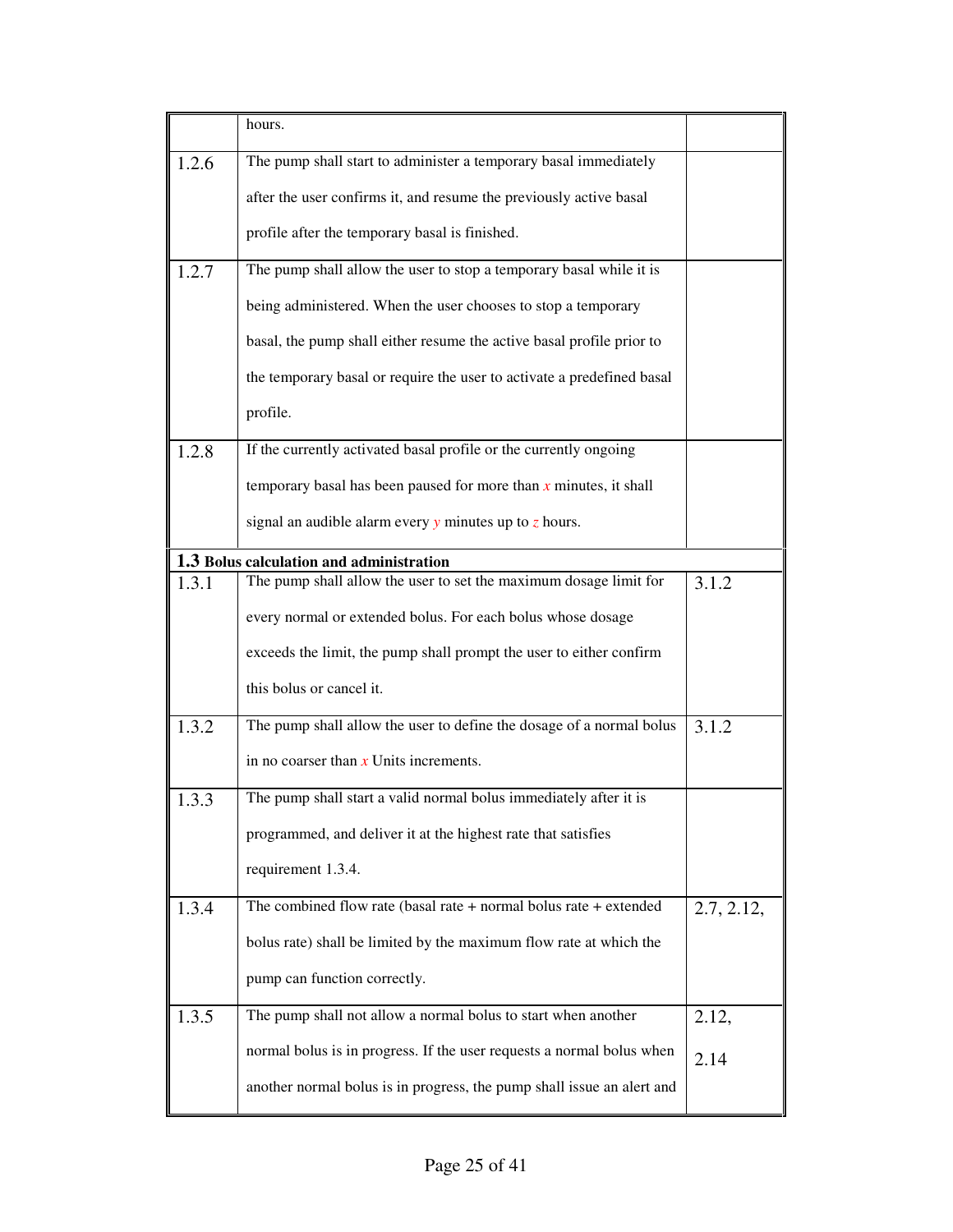|        | deny the request.                                                                       |             |
|--------|-----------------------------------------------------------------------------------------|-------------|
| 1.3.6  | The pump shall start a valid extended bolus at the time as the user                     | 2.7, 2.12   |
|        | specifies. The extended bolus delivery shall be distributed evenly                      |             |
|        | over its duration.                                                                      |             |
| 1.3.7  | The user shall be able to stop an active normal or extended bolus.                      | $3.1.1 - 3$ |
|        | When the user stops a bolus, the pump shall display the amount of                       |             |
|        | insulin that has been delivered for the bolus.                                          |             |
| 1.3.8  | If the user changes correction factors, insulin-to-carbohydrate ratios,                 | 3.1.2,      |
|        | or target BG levels, the pump shall stop any bolus delivery being                       | 3.1.3       |
|        | administered. If the user changes the system date/time, the pump                        |             |
|        | shall prompt the user to either stop or continue the current bolus                      |             |
|        | administration.                                                                         |             |
|        | Requirements $1.3.9 - 17$ are applicable only if the pump recommends correction boluses |             |
| 1.3.9  | The pump shall allow the user to program either a single correction                     |             |
|        | factor, or a set of correction factors to describe his/her sensitivity to               |             |
|        | insulin over the time of day. Each correction factor shall be defined                   |             |
|        | in the range of x mg/dl to y mg/dl, in z mg/dl increments. If the                       |             |
|        | program allows the user to define a set of correction factors, it shall                 |             |
|        | prompt the user to define the duration for each correction factor in $u$                |             |
|        | minutes increments. Durations of correction factors shall not overlap                   |             |
|        | each other and shall cumulatively cover 24 hours of a day.                              |             |
| 1.3.10 | The pump shall use the correction factor currently in effect to                         | 3.1.2       |
|        | calculate a correction bolus. At the same time, it shall display the                    |             |
|        | factor to the user through its user interface.                                          |             |
| 1.3.11 | The pump shall allow the user to configure the duration of insulin                      | 3.1.2,      |
|        | activity (DIA) from $x$ to $y$ hours in $z$ -hour increments.                           | 3.1.3       |
| 1.3.12 | The pump shall report to the user the BG reading, as well as its input                  | 3.1.2       |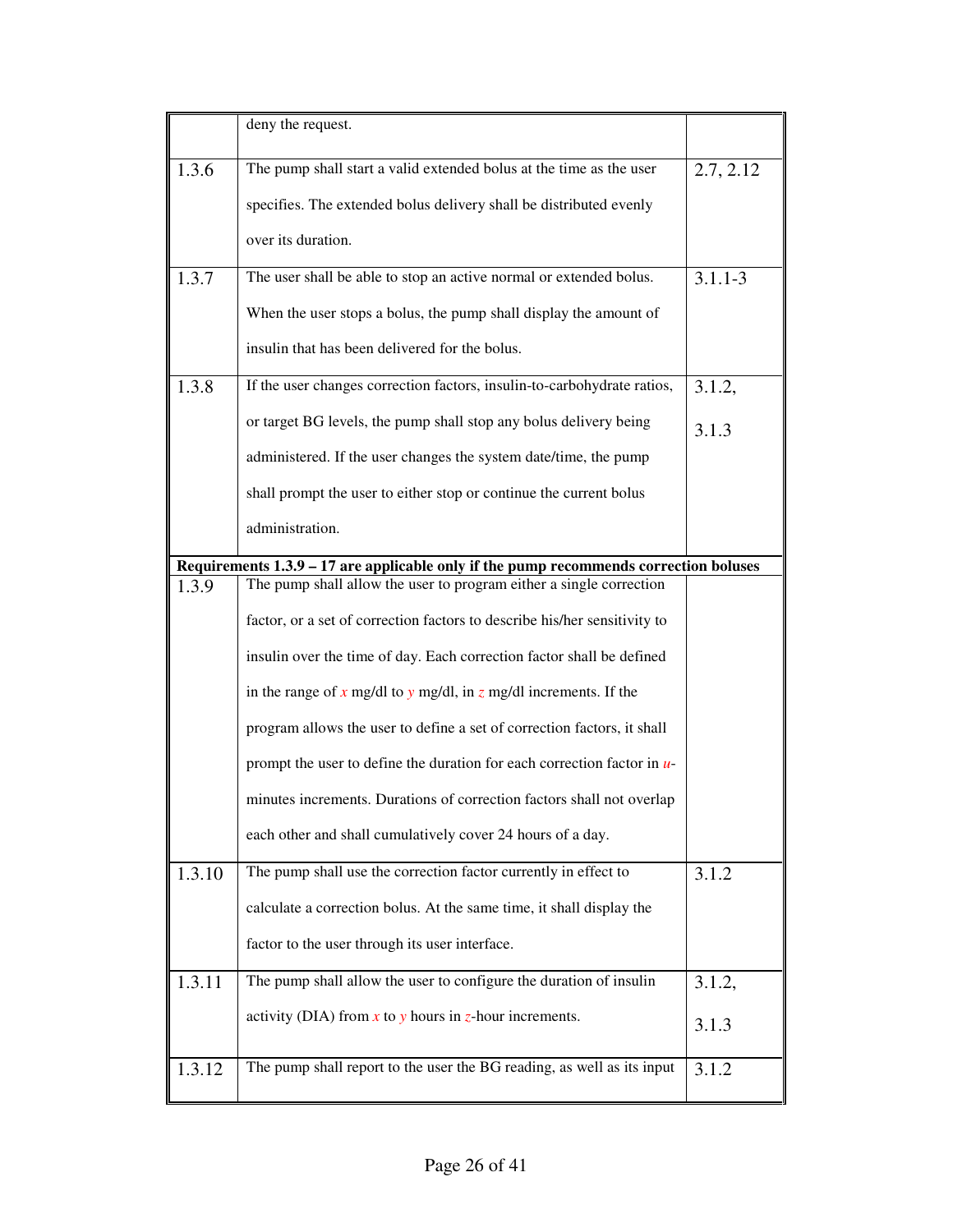|        | time or the time elapsed since the reading that the pump uses to                   |             |
|--------|------------------------------------------------------------------------------------|-------------|
|        | calculate recommended dosages of correction boluses. The pump                      |             |
|        | shall allow the user to confirm the reading or replace it with a new               |             |
|        | one.                                                                               |             |
| 1.3.13 | The pump shall allow the user to define different target BG levels for             | 3.1.2       |
|        | different periods of the day. If any target BG level that the user                 |             |
|        | inputs is out of the range $x$ to $y$ mg/dl, the pump shall ask the user to        |             |
|        | confirm or cancel it.                                                              |             |
| 1.3.14 | If the pump does not support reverse correction, it shall not                      | 3.1.2       |
|        | recommend a correction bolus if the user's current BG reading is                   |             |
|        | lower than his/her current target BG level.                                        |             |
| 1.3.15 | The pump shall allow the user to view and modify the dosage of a                   | $3.1.1 - 3$ |
|        | recommended bolus and to configure the distribution of the bolus                   |             |
|        | between normal and/or extended boluses.                                            |             |
| 1.3.16 | If an extended bolus is being delivered while a correction bolus is                | $3.1.2 - 3$ |
|        | recommended, the remaining amount of the extended bolus (that is                   |             |
|        | used to correct abnormal BG levels) shall be added to the calculated               |             |
|        | unabsorbed insulin amount.                                                         |             |
| 1.3.17 | The amount of unabsorbed insulin shall be retainable after the user                | $3.1.2 - 3$ |
|        | changes the date and time in the pump.                                             |             |
|        | Requirements $1.3.18 - 22$ are applicable only if the pump recommends food boluses |             |
| 1.3.18 | The pump shall allow the user to program either a single or a set of               | 3.1.2       |
|        | insulin-to-carbohydrate ratios (food factors) in the range from $x$ to $y$         |             |
|        | g/Unit in increments of $z$ g/Unit. If the pump allows the user to define          |             |
|        | a set of food factors, it shall prompt the user to define a time segment           |             |
|        | with $u$ -minute increments for each food factor. Time segments of all             |             |
|        | food factors shall not overlap each other and shall cover 24 hours of              |             |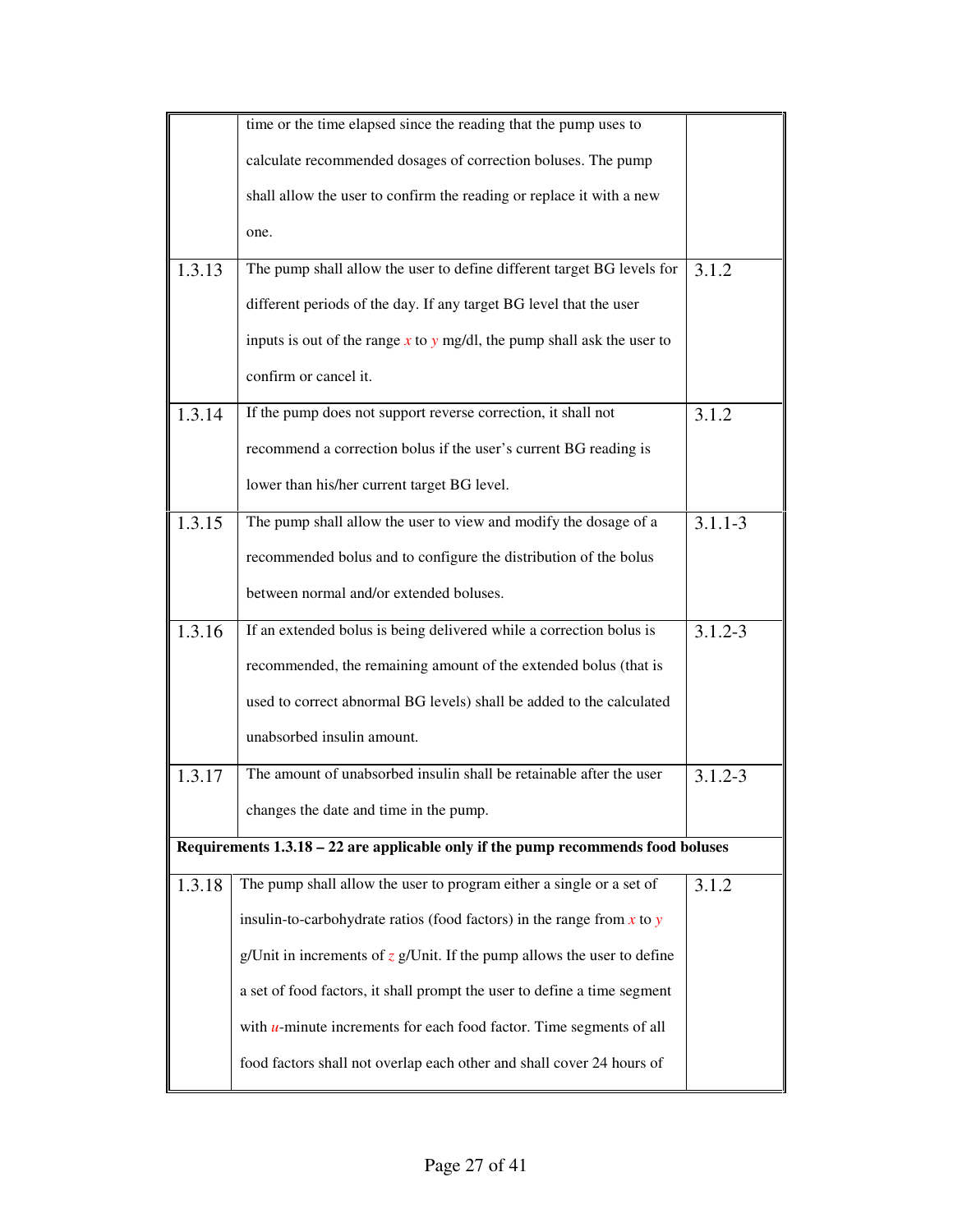|        | the day.                                                               |               |
|--------|------------------------------------------------------------------------|---------------|
| 1.3.19 | If the pump incorporates a food database to support the calculation of | 3.1.1         |
|        | intake carbohydrates, the information contained in the database shall  |               |
|        | either be verified and approved by qualified nutritionists, or be      |               |
|        | configured and confirmed by the user.                                  |               |
| 1.3.20 | The pump shall use the food factor currently in effect to calculate a  | 3.1.1         |
|        | food bolus. The pump shall display the factor currently in effect      |               |
|        | through the user interface.                                            |               |
| 1.3.21 | While calculating a food bolus for a meal, the pump shall require the  | 3.1.1         |
|        | user to configure (w/o using a food database described in requirement  |               |
|        | 1.3.20) the number of digestible carbohydrates or all types of         |               |
|        | ingredients that are related to deciding food bolus dosage and their   |               |
|        | amounts projected for the meal intake.                                 |               |
| 1.3.22 | The pump shall allow the user to view and modify the dosage of a       | 3.1.1         |
|        | food bolus that it suggests and to configure the distribution of the   |               |
|        | bolus between normal and/or extended boluses.                          |               |
|        | 1.4 Drug reservoir                                                     | 2.2, 2.4,     |
|        |                                                                        | $2.8, 2.11$ - |
|        |                                                                        | 15, 3.1.2     |
|        |                                                                        | 3, 3.7        |
| 1.4.1  | The calculation of the remaining reservoir volume shall be accurate    |               |
|        | to $\pm x$ µL.                                                         |               |
| 1.4.2  | The reservoir volume remaining shall be recomputed after the pump      |               |
|        | is primed.                                                             |               |
| 1.4.3  | The reservoir volume remaining shall be updated after each pump        |               |
|        | stroke by subtracting the amount of insulin delivered during the       |               |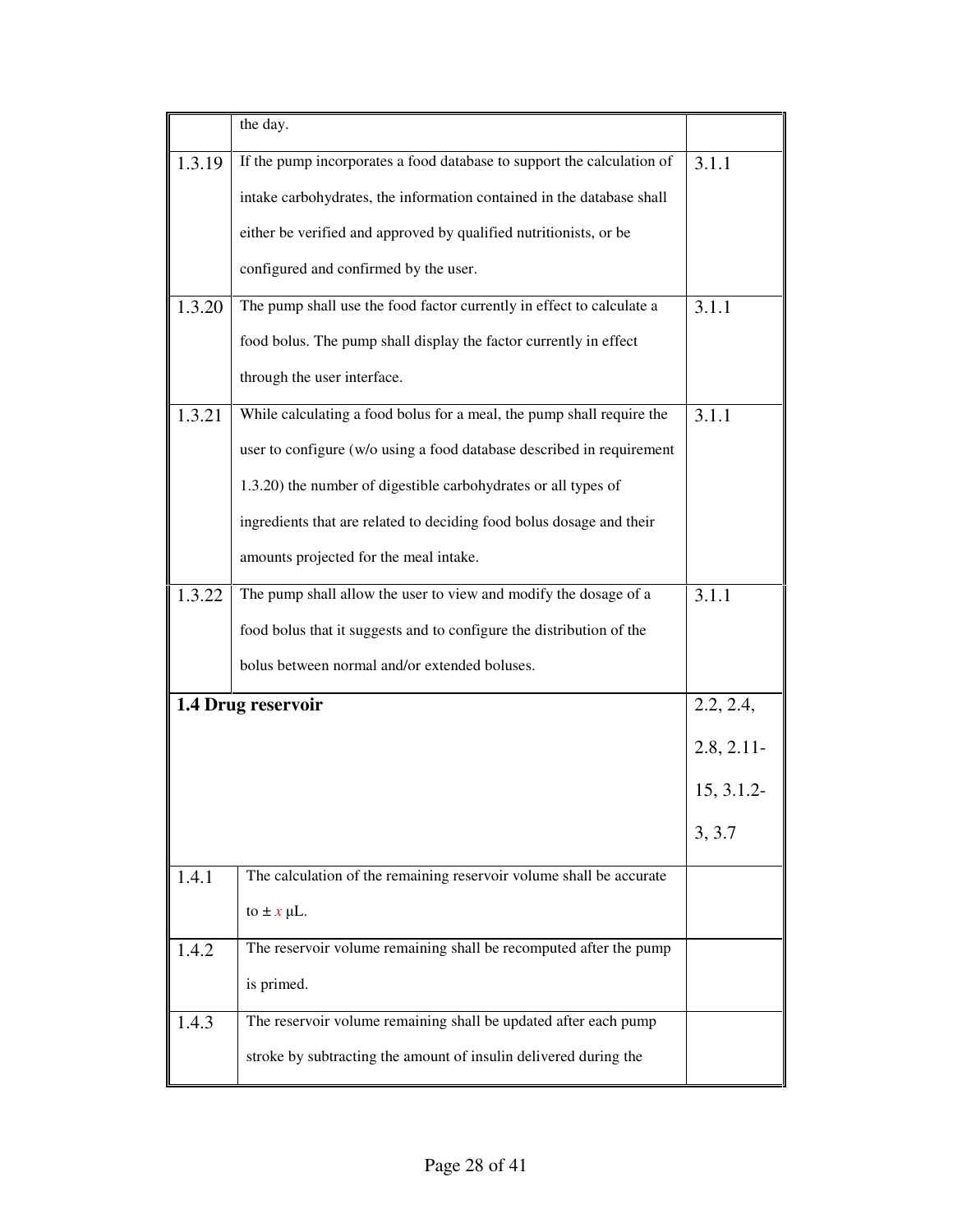|       | stroke.                                                                                                                            |             |
|-------|------------------------------------------------------------------------------------------------------------------------------------|-------------|
| 1.4.4 | The reservoir volume remaining shall be recalculated at the start and                                                              |             |
|       | end of every basal profile segment, every temporary basal, and every                                                               |             |
|       | (normal or extended) bolus.                                                                                                        |             |
| 1.4.5 | If the insulin remaining in the drug reservoir is less than $x$ Units                                                              | 2.10,       |
|       | (within a tolerance of $\pm y$ µL) and an infusion is in progress, a Low                                                           | 4.3.7,      |
|       | Reservoir alert shall be issued.                                                                                                   | 4.6.5       |
| 1.4.6 | If the insulin remaining in the drug reservoir is 0 Units (within a                                                                | 2.9         |
|       |                                                                                                                                    |             |
|       | tolerance of $\pm x \mu L$ ) and an infusion is in progress, an Empty                                                              |             |
|       | Reservoir alarm shall be issued.                                                                                                   |             |
| 1.4.7 | The pump shall monitor the insulin (bolus and basal) delivery in                                                                   |             |
|       | progress. When the actual volume delivered differs from the                                                                        |             |
|       | expected delivery by more than $x\%$ , the pump shall signal an alarm                                                              |             |
|       | and stop the delivery.                                                                                                             |             |
|       | 1.5 Occlusion (requirements 1.5.1-1.5.5 are only applicable if the pump includes tubing<br>as part of its Drug Delivery Interface) |             |
| 1.5.1 | The pump shall have an occlusion sensor.                                                                                           | 2.6, 2.11,  |
| 1.5.2 | An occlusion alarm shall be triggered if the pump senses an                                                                        | 2.14, 4.3.7 |
|       | upstream (insulin supply side) occlusion.                                                                                          |             |
| 1.5.3 | An occlusion alarm shall be triggered if the pump senses a                                                                         |             |
|       | downstream (patient side) occlusion.                                                                                               |             |
| 1.5.4 | The occlusion sensor shall trigger an occlusion alarm whenever the                                                                 |             |
|       | actual flow rate is less than the programmed rate by at least $x\%$ for y                                                          |             |
|       | seconds due to occlusion.                                                                                                          |             |
|       | Note that this requirement does not necessarily imply that the occlusion                                                           |             |
|       | sensor should measure the actual flow rate.                                                                                        |             |
| 1.5.5 | When an occlusion occurs, the pump shall stop flow and alarm                                                                       |             |
|       | within a maximum delay time of $x$ seconds.                                                                                        |             |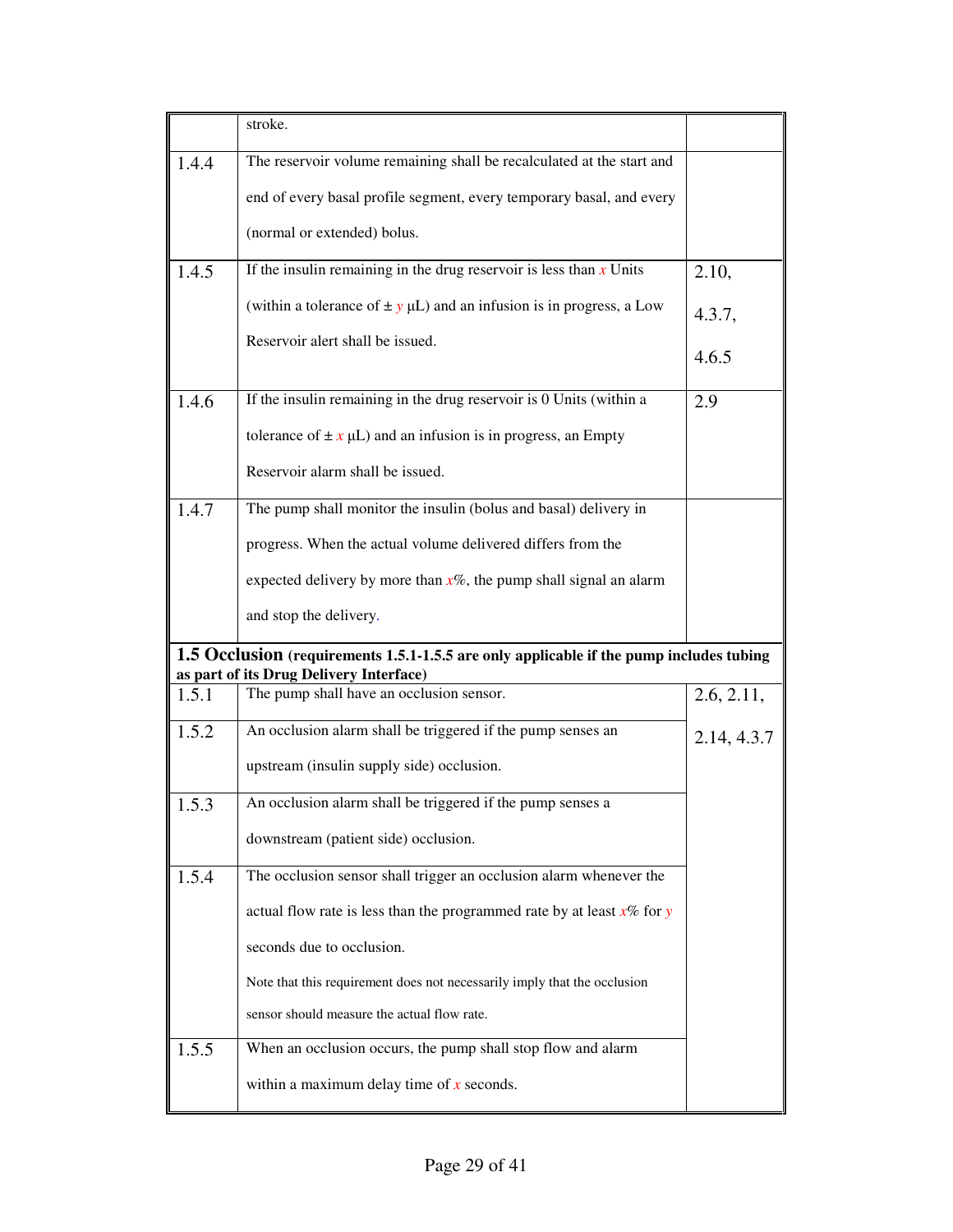| 1.6 Air-in-line |                                                                           |              |
|-----------------|---------------------------------------------------------------------------|--------------|
| 1.6.1           | An air-in-line alarm shall be triggered within a maximum delay time       | 2.1, 4.3.7   |
|                 | of x seconds if air bubbles larger than $y \mu L$ are detected, and all   |              |
|                 | insulin administrations shall be stopped.                                 |              |
|                 | 1.7 Reverse flow                                                          |              |
| 1.7.1           | During normal use and single fault conditions of the pump,                | 2.3          |
|                 | continuous reverse delivery shall not be possible. A single fault         |              |
|                 | condition refers to a situation where a single abnormal external          |              |
|                 | condition arises or one protection means against an adverse health        |              |
|                 | consequence is defective.                                                 |              |
|                 | 1.8 Pump suspension                                                       |              |
| 1.8.1           | When the option to suspend the pump is selected, the current pump         |              |
|                 | stroke shall be completed prior to suspending the pump.                   |              |
| 1.8.2           | When the pump is in suspension mode, insulin deliveries shall be          | 2.14         |
|                 | prohibited. Any incomplete bolus delivery shall be stopped and shall      |              |
|                 | not be resumed after the suspension.                                      |              |
| 1.8.3           | If the suspension occurs due to a fault condition, the pump shall be      |              |
|                 | stopped immediately without completing the current pump stroke.           |              |
| 1.8.4           | If the pump has been put in a non-delivery mode for more than $x$         | 8.10.10      |
|                 | minutes, it shall signal an audible alarm for every $x$ minutes up to $y$ |              |
|                 | hours.                                                                    |              |
| 1.8.5           | When the pump resumes from suspension, calculations shall be              |              |
|                 | performed to synchronize insulin used and remaining reservoir             |              |
|                 | volume.                                                                   |              |
|                 | 1.9 Data integrity                                                        |              |
| 1.9.1           | The user's programming of any basal or bolus shall not take effect        | 3.1.1,       |
|                 | until the user has input all required parameters and has reviewed and     | $8.9.2 - 6,$ |
|                 | confirmed the input parameters and programming results.                   | 8.10.8       |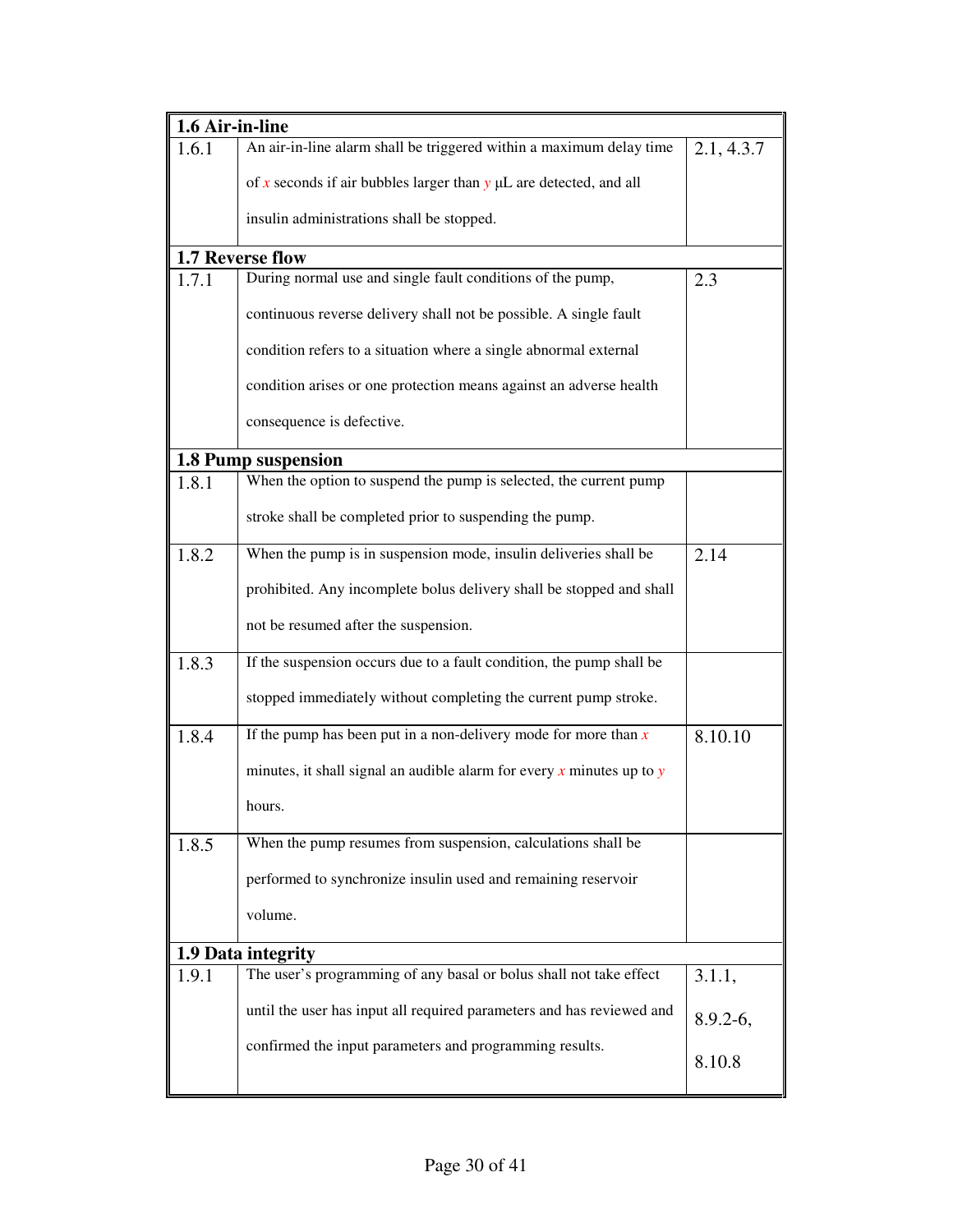| 1.9.2 | The pump shall be protected from operating with corrupted critical       | 3.1.2,      |
|-------|--------------------------------------------------------------------------|-------------|
|       | data. Critical data includes at least the following:                     | 3.1.3, 3.7, |
|       | basal profiles;                                                          | 3.8         |
|       | temporary basal duration and rate;                                       |             |
|       | the maximum bolus dosage and rate;                                       |             |
|       | normal bolus dosage;                                                     |             |
|       | extended bolus duration and rate;                                        |             |
|       | insulin-to-carbohydrate ratios and their effective                       |             |
|       | periods;                                                                 |             |
|       | insulin correction factors and their effective                           |             |
|       | periods;                                                                 |             |
|       | food database;                                                           |             |
|       | target BG level profiles and their effective                             |             |
|       | periods;                                                                 |             |
|       | BG readings;                                                             |             |
|       | records of previous boluses;                                             |             |
|       | concentration and activity duration of currently                         |             |
|       | loaded insulin; and                                                      |             |
|       | duration and time period of recent suspension                            |             |
|       | The detection of critical data corruption shall stop all active infusion |             |
|       | and signal a data corruption alarm.                                      |             |

# **Table 2. Requirements on User Interface**

| REQ.  | REQUIREMENT SPECIFICATION                                          | <b>CAUSES</b>   |
|-------|--------------------------------------------------------------------|-----------------|
| ID    |                                                                    | <b>TO</b>       |
|       |                                                                    | <b>MITIGATE</b> |
|       | 2.1 Resistance to tampering and accidents                          |                 |
| 2.1.1 | The pump shall provide a locking option that, once selected, shall | 8.10.1,         |
|       | allow only the user and authorized personnel to unlock and access  | 8.10.9          |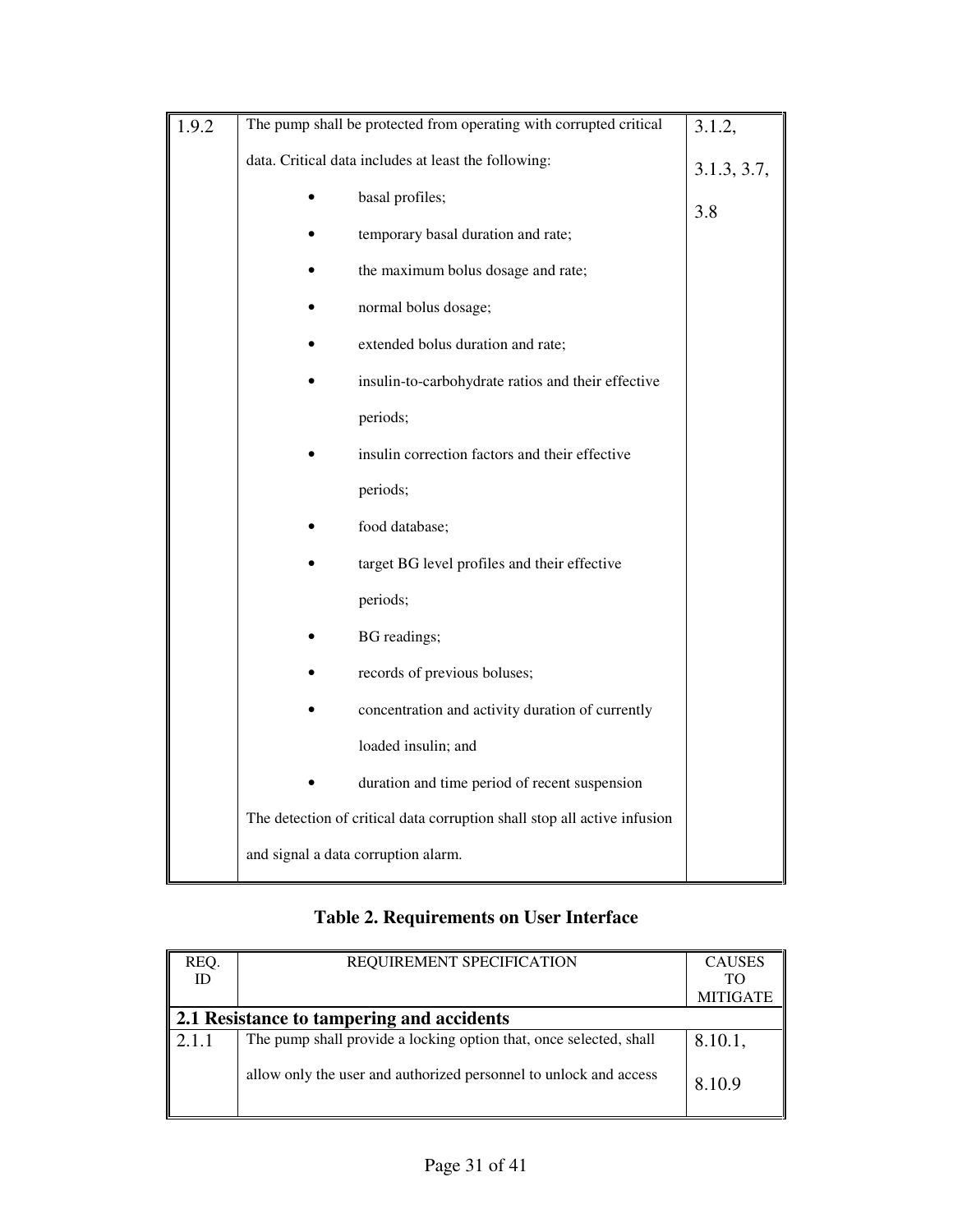|                | the pump status and user records and statistics.                         |                |
|----------------|--------------------------------------------------------------------------|----------------|
| 2.1.2          | To avoid accidental tampering, the pump shall not allow or shall         | 2.15,          |
|                | require the user's confirmation to:                                      | 8.10.1,        |
|                | activate a basal profile while another one is active;                    | 8.10.9         |
|                | change an active basal profile;                                          |                |
|                | change an active temporary basal;                                        |                |
|                | change an active normal bolus; or                                        |                |
|                | change an active extended bolus.                                         |                |
| 2.1.3          | The pump shall provide protection measures, such as password             | $3.8, 9.6 - 7$ |
|                | protection, to assure that unauthorized personnel cannot tamper with     |                |
|                | data critical to insulin administration. Data critical to insulin        |                |
|                | administration is defined in requirement 1.9.2.                          |                |
| 2.2 User input |                                                                          |                |
| 2.2.1          | If the pump is in a state in which user input is required, e.g., setting | 1.16, 3.15,    |
|                | time and date, setting drug type and concentration after reloading the   | 8.9.1          |
|                | drug reservoir, the pump shall issue periodic alerts/indications every   |                |
|                | $x$ minutes until the required input is provided.                        |                |
| 2.2.2          | Clearing, changing or resetting the pump settings shall require the      | 3.2, 3.17,     |
|                | user's confirmation.                                                     | 8.10.1         |
| 2.2.3          | Setting and changing the concentration and activity duration of the      | 8.9.1,         |
|                | currently loaded insulin shall require the user's confirmation.          | 8.10.1         |
| 2.2.4          | If the user has not interacted with the pump for $x$ minutes while       | 8.10.3-5       |
|                | programming a basal profile, a temporary basal, or a                     |                |
|                | normal/extended bolus, the pump shall signal a notification and          |                |
|                | discard all parameters the user has entered.                             |                |
| 2.3 Keypad     |                                                                          |                |
| 2.3.1          | The pump shall generate a Stuck Key alarm whenever a key is held         | 4.3.4,         |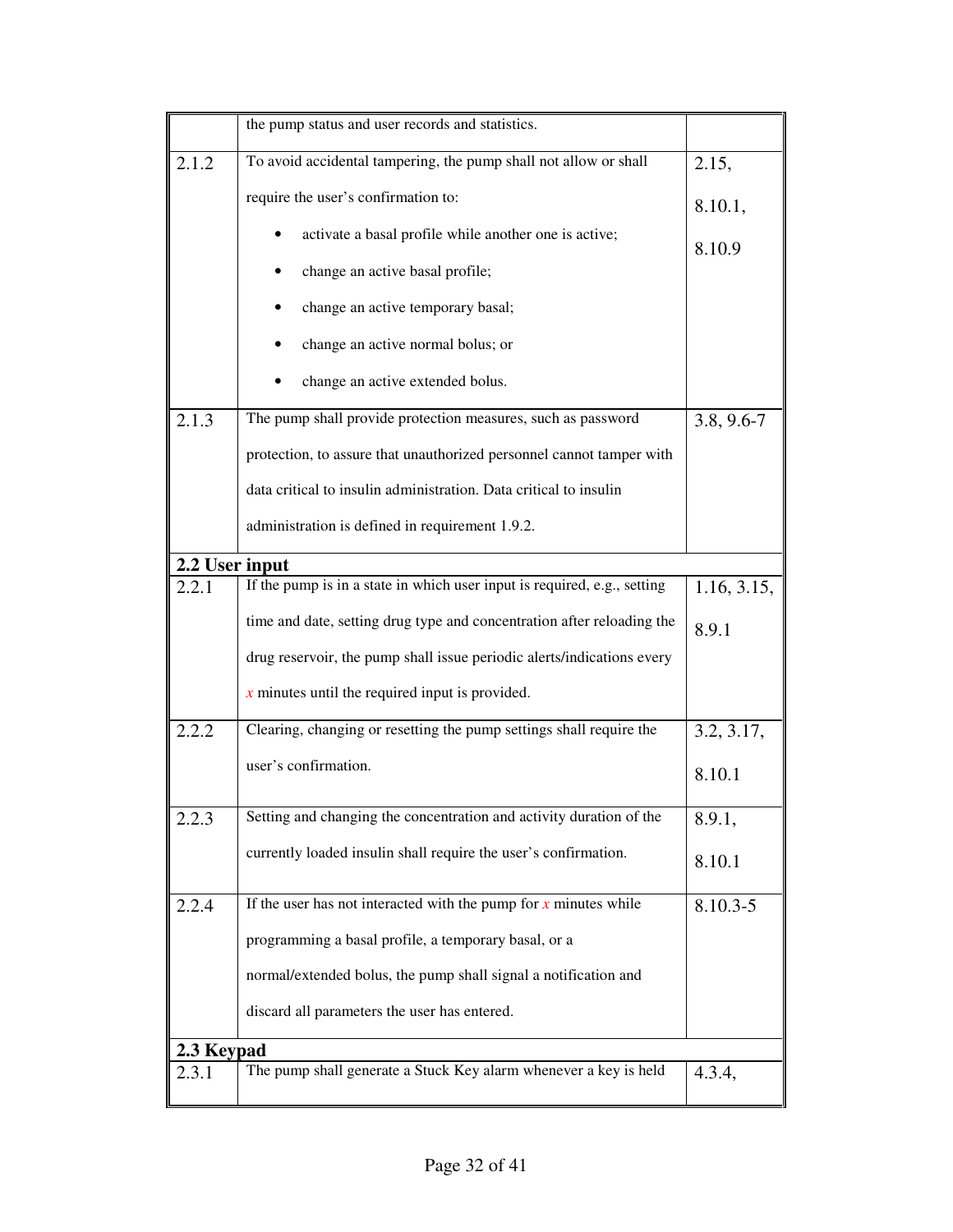|       | down for a minimum of $x$ minutes.                                      | 8.10.2   |
|-------|-------------------------------------------------------------------------|----------|
| 2.3.2 | A key that is depressed shall not be identified as a distinct key press | 4.3.3,   |
|       | for less than $x$ milliseconds.                                         | 8.10.2   |
|       | 2.4 Information display                                                 |          |
| 2.4.1 | The pump shall display sufficient information to the user during its    | 3.9,     |
|       | normal operation to assist the user in monitoring pump operation.       | 8.10.3-5 |
|       | The information displayed shall include at least:                       |          |
|       | the currently active basal profile, its latest update time and          |          |
|       | date, and the current basal rate (if applicable);                       |          |
|       | the programmed rate and remaining time of any active                    |          |
|       | temporary basal (if applicable);                                        |          |
|       | a visual indication that a normal bolus is in progress (if              |          |
|       | applicable);                                                            |          |
|       | the rate and remaining time of an active extended bolus (if             |          |
|       | applicable);                                                            |          |
|       | a visual indication of the remaining battery life; and                  |          |
|       | current time and date programmed into the pump.                         |          |

**Table 3. Requirements on Alarm, Alert, Warning, and Reminder** 

| REQ.       | REQUIREMENT SPECIFICATION                                                          | <b>CAUSES</b>   |
|------------|------------------------------------------------------------------------------------|-----------------|
| ID         |                                                                                    | TO              |
|            |                                                                                    | <b>MITIGATE</b> |
| 3.1 Alarms |                                                                                    |                 |
| 3.1.1      | The pump and its accessories shall be designed to maintain a                       | 2.14,           |
|            | Fails afferment fails are the presence of a single fault condition that results in | $3.1.1 - 3,$    |
|            | the inability of the pump to ensure the integrity of the pump's                    | 3.3, 3.4,       |
|            | operation. When in a Failsafe state, the pump shall neither deliver                |                 |
|            | insulin nor generate energy or substances that could affect the user's             | 3.10, 3.13,     |
|            | safety.                                                                            | 4.2.3, 6.1      |
|            |                                                                                    |                 |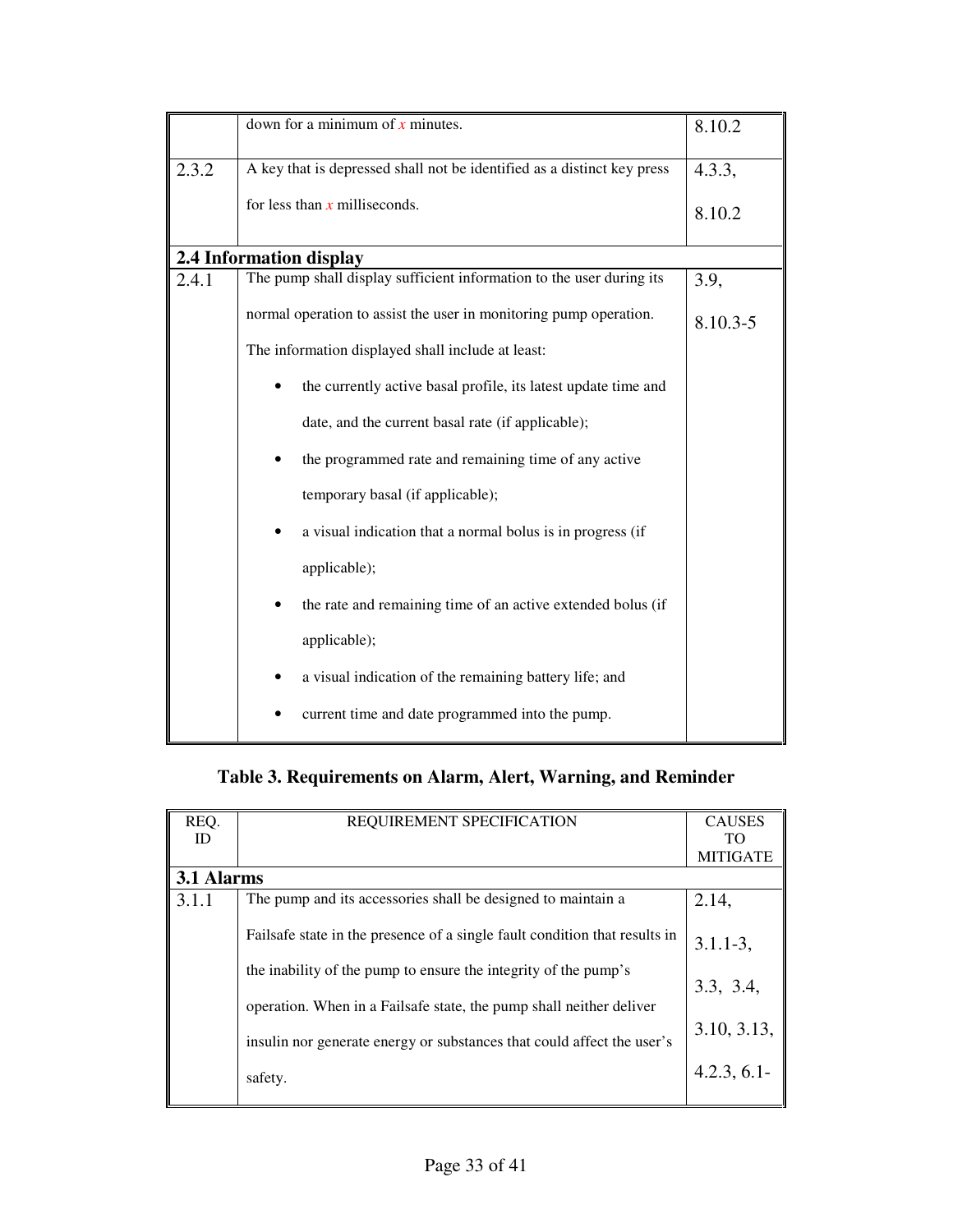|       |                                                                        | 2, 8.8,      |
|-------|------------------------------------------------------------------------|--------------|
|       |                                                                        | 8.10.12,     |
|       |                                                                        | 9.3          |
| 3.1.2 | An alarm condition shall be indicated through both auditory/tactile    | 2.15,        |
|       | and visual signals.                                                    | 4.3.8-9      |
| 3.1.3 | Alarms should clearly indicate the specific condition causing the      | 3.6          |
|       | alarm.                                                                 |              |
| 3.1.4 | The pump shall allow the user to choose either audible or vibration    | 4.3.9        |
|       | mode for alarms. If the pump is in vibration mode and the user does    |              |
|       | not acknowledge an alarm for more than $x$ minutes, the pump shall     |              |
|       | automatically transit to audible mode and signal an audible alarm.     |              |
| 3.1.5 | The pump shall continue notifying the user every $x$ minutes while an  | 2.15,        |
|       | alarm remains unacknowledged and not overridden by alarms with         | 4.3.5,       |
|       | higher priorities.                                                     | $4.3.8 - 9,$ |
|       |                                                                        | 8.8,         |
|       |                                                                        | 8.10.12,     |
|       |                                                                        | 9.3          |
| 3.1.6 | Audible alarm signals shall be in the range of $x$ dBA to $y$ dBA.     | $4.3.5-6,$   |
|       |                                                                        | 8.8,         |
|       |                                                                        | 8.10.12,     |
|       |                                                                        | 9.3          |
|       | 3.2 Alarm, warning, and reminder                                       |              |
| 3.2.1 | The pump shall signal audible reminders when no food bolus has         | 8.10.7       |
|       | been requested by the user within 2 hours after normal meal hours.     |              |
| 3.2.2 | The pump shall remind the user to rotate infusion sites if it has been | 7.4          |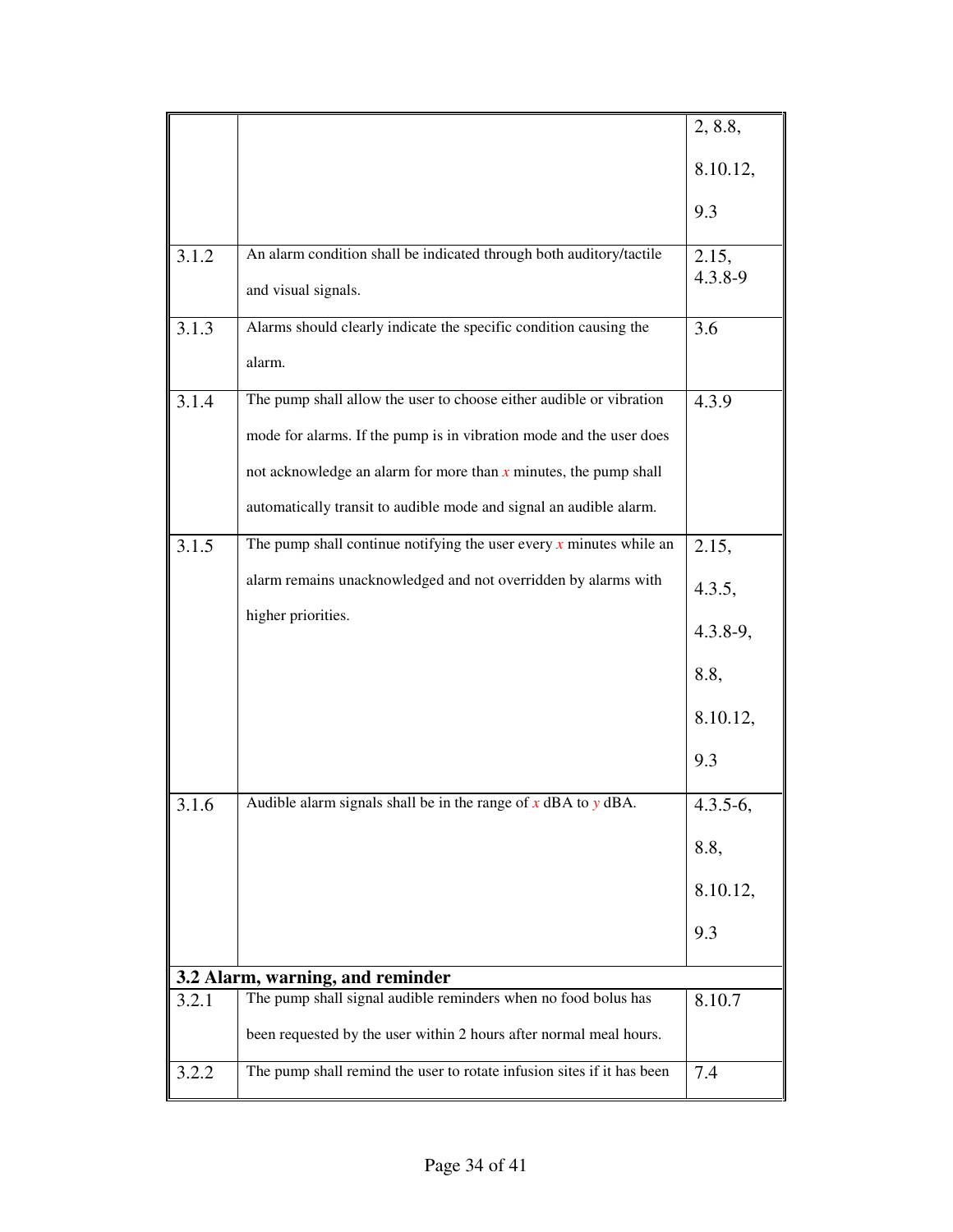|       | attached to the user at the same site for more than $x$ days.           |               |
|-------|-------------------------------------------------------------------------|---------------|
| 3.2.3 | For a disposable insulin pump, it shall signal an expiration reminder   | 7.4           |
|       | no later than $x$ hours before its normal use expires and shall keep    |               |
|       | signaling expiration reminders every y minutes until the user stops     |               |
|       | using the pump.                                                         |               |
| 3.2.4 | The pump shall advise the user to disconnect the infusion set from      | 2.14          |
|       | the patient prior to a prime process.                                   |               |
| 3.2.5 | When the user inputs a BG reading, target BG level, insulin-to-         | 8.9.4-5       |
|       | carbohydrate ratio, or correction factor that is out of manufacture- or |               |
|       | user-defined ranges, the pump shall generate a warning and require      |               |
|       | the user to confirm or change the input.                                |               |
| 3.2.6 | Any change of delivery modes in the pump shall be accompanied           | $8.10.4 - 5,$ |
|       | with auditory, visual, or tactile feedbacks.                            | 8.10.9        |
| 3.2.7 | The pump shall issue a warning whenever there is a failure in event     | 3.11          |
|       | logging or log retrieving.                                              |               |
|       | 3.3 Safety checks                                                       | 3.7, 3.8,     |
| 3.3.1 | The pump shall have a mechanism that checks the correctness and         | 4.6.1         |
|       | accuracy of the real-time clock of the pump once every $x$ minutes.     |               |
|       | Any problem detected in the check shall cause the pump to signal an     |               |
|       | RTC error alarm and stop the ongoing insulin administration.            |               |
| 3.3.2 | Whenever data is loaded from the nonvolatile memory (e.g., ROM,         | 4.1.2         |
|       | EPROM, EEPROM, etc.) of the pump to its volatile memory (e.g.,          |               |
|       | RAM, MRAM, FLASH memory, etc.), the integrity of the data shall         |               |
|       | be checked and ensured, i.e., the data loaded into the volatile         |               |
|       | memory shall be identical to that in the nonvolatile memory.            |               |
| 3.3.3 | Whenever data is written from the volatile memory of the pump to        | 4.1.3         |
|       | its nonvolatile memory, the integrity of the data shall be checked and  |               |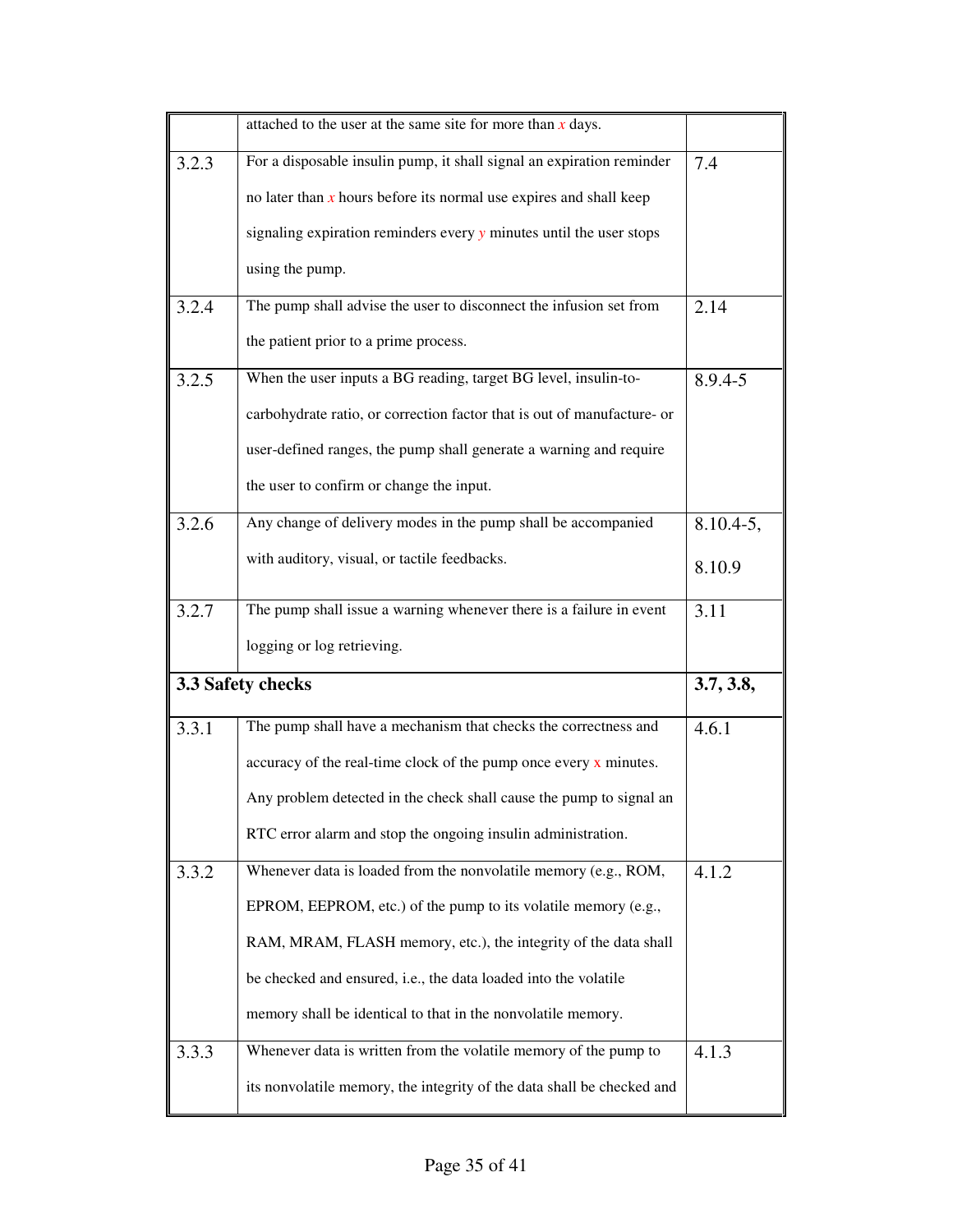|       | ensured, i.e., the data written into the nonvolatile memory shall be  |                 |
|-------|-----------------------------------------------------------------------|-----------------|
|       | identical to that in the volatile memory.                             |                 |
| 3.3.4 | A system failure alarm shall be issued if any of the safety checks    | $4.1.1 - 3,$    |
|       | fail.                                                                 | 4.6.1           |
| 3.3.5 | When a pump suspension command is issued, the pump mechanism          | 2.14            |
|       | shall be checked within $x$ milliseconds to verify that the pump has  |                 |
|       | stopped. If the pump has not stopped, power to the pump shall be      |                 |
|       | interrupted via redundant circuitry and a system failure alarm shall  |                 |
|       | be issued.                                                            |                 |
|       | 3.4 Power On Self Test (POST)                                         |                 |
| 3.4.1 | Upon being powered on, the pump shall undergo a POST, which           | 2.16, 3.7,      |
|       | should include tests as specified in 3.4.3.                           | 3.8, 4.1.1      |
| 3.4.2 | The system shall perform a POST for all subassemblies without         | $3, 4.3.1 - 2,$ |
|       | degrading normal operation.                                           | $4.3.5 - 6,$    |
| 3.4.3 | The POST shall include at least the following tests:                  |                 |
|       | CPU test                                                              | $4.3.8 - 9,$    |
|       | Nonvolatile memory test                                               | 4.5.3,          |
|       | Volatile memory test                                                  | 4.6.1, 6.5      |
|       | <b>Battery</b> test                                                   |                 |
|       | Keypad test (or other input device test)                              |                 |
|       | Display test                                                          |                 |
|       | Watchdog test                                                         |                 |
|       | RTC test                                                              |                 |
|       | Speaker / vibrator test (if applicable)                               |                 |
| 3.4.4 | Any failure of a test step during POST shall abort the remaining test |                 |
|       | steps and generate the appropriate alarm for the failure, and         |                 |
|       | transition to a known safe state.                                     |                 |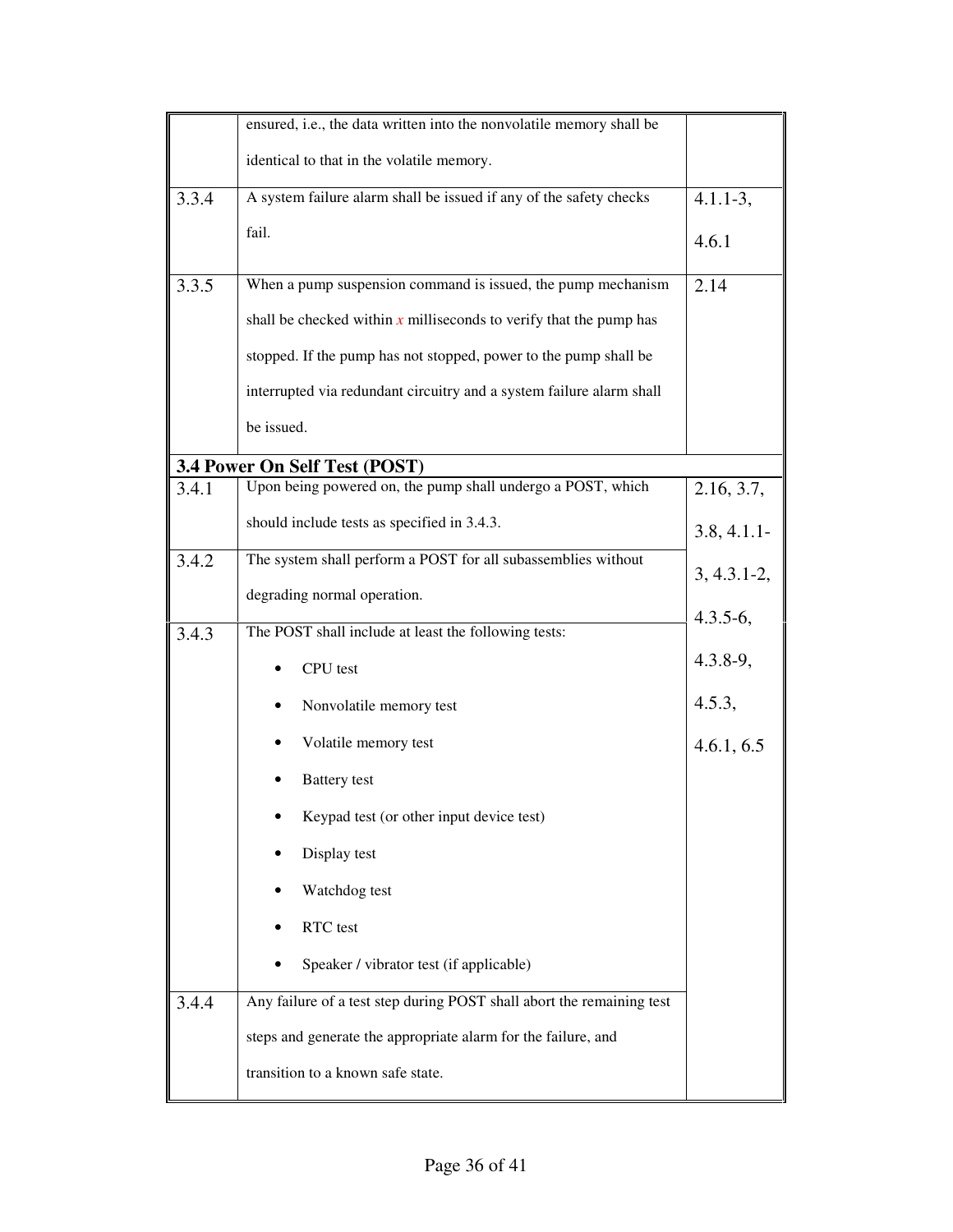| 3.4.5        | The pump shall wait in a known safe state during the POST process,   |              |
|--------------|----------------------------------------------------------------------|--------------|
|              | i.e., the pump shall deliver no insulin, other substances, or energy |              |
|              | during POST.                                                         |              |
| 3.4.6        | Software shall be initialized to appropriate values.                 | 3.15         |
| 3.5 Watchdog |                                                                      |              |
| 3.5.1        | The pump shall have a watchdog, or equivalent safety mechanisms,     | 2.15, 3.3,   |
|              | which are capable of detecting unrecoverable software failures that  | 3.4, 4.2,    |
|              | prevent the pump from meeting its expected runtime performance.      | $4.5.1 - 2,$ |
| 3.5.2        | When unrecoverable software failures that prevent the pump from      |              |
|              | meeting its expected runtime performance are detected, the           | $6.1 - 2$    |
|              | watchdog, or equivalent safety mechanisms implemented in the         |              |
|              | pump, shall trigger the pump to enter into a Failsafe state (see the |              |
|              | definition in requirement 3.1.1) within $x$ seconds.                 |              |

# **Table 4. Event Logging**

| REQ.      | REQUIREMENT SPECIFICATION                                                              |
|-----------|----------------------------------------------------------------------------------------|
| <b>ID</b> |                                                                                        |
| 4.1       | The pump shall maintain an electronic log to record each user event.                   |
|           |                                                                                        |
| 4.2       | When the user overrides a suggested bolus, the pump shall maintain an electronic       |
|           |                                                                                        |
|           | log to record the original dosage of the suggested bolus and the final dosage that the |
|           |                                                                                        |
|           | user selects.                                                                          |
|           |                                                                                        |
|           |                                                                                        |
| 4.3       | The pump shall maintain an electronic log to record each fault condition, and the      |
|           |                                                                                        |
|           | associated alarm and/or alert issued.                                                  |
|           |                                                                                        |
| 4.4       | The pump shall maintain electronic records of the user's BG readings for the           |
|           |                                                                                        |
|           | previous $x$ days.                                                                     |
|           |                                                                                        |
|           |                                                                                        |
| 4.5       | The pump shall maintain electronic records of the user's daily basal and bolus         |
|           |                                                                                        |
|           | dosages for the previous $x$ days.                                                     |
|           |                                                                                        |
| 4.6       | The pump shall maintain electronic records of the last $x$ boluses, administered       |
|           |                                                                                        |
|           | completely or incompletely. Each bolus record shall at least include the               |
|           |                                                                                        |
|           |                                                                                        |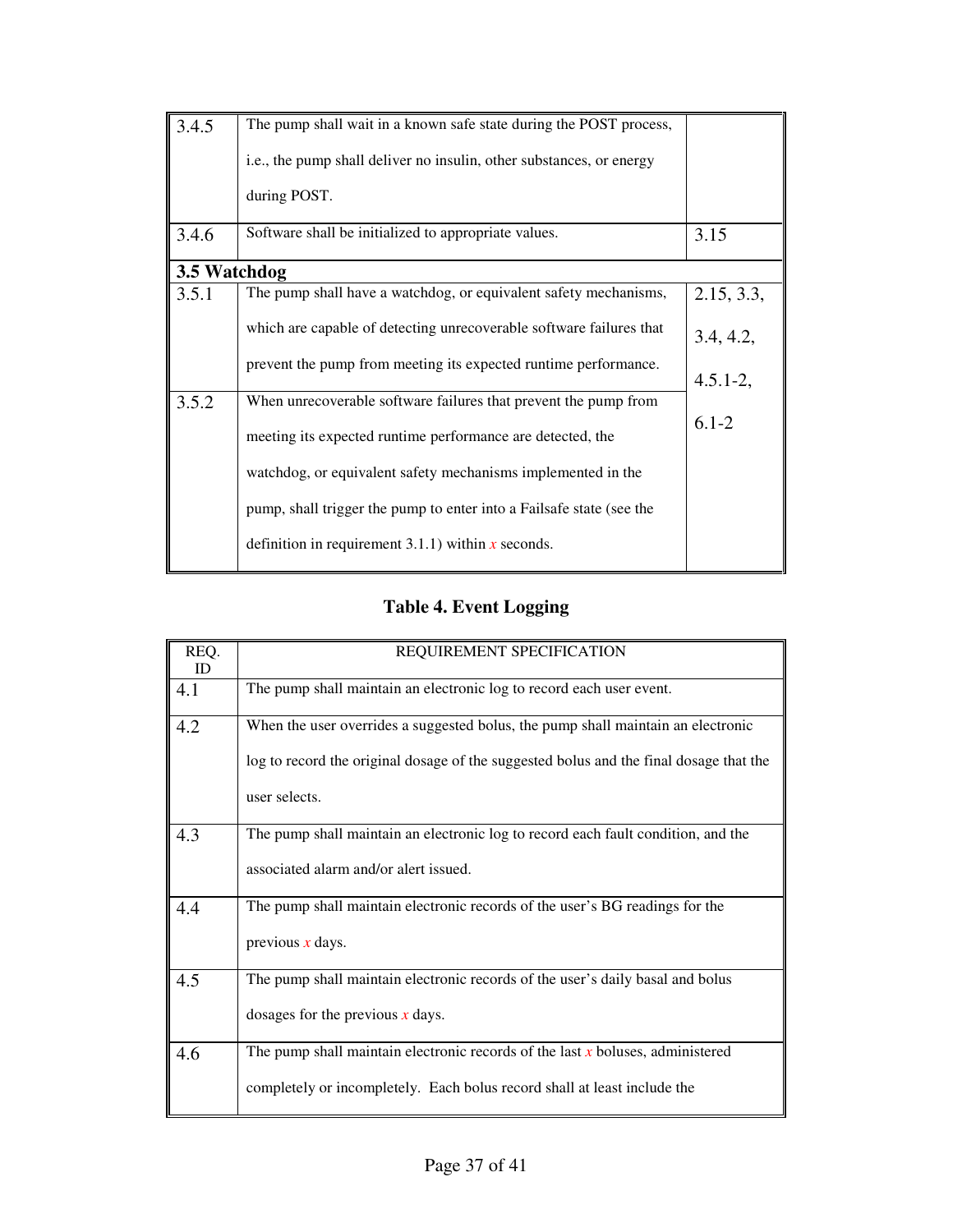|     | administered dosage and duration of the bolus.                        |
|-----|-----------------------------------------------------------------------|
|     | Each log entry shall be stamped with a corresponding date/time value. |
| 4.8 | Information logged shall be retained for at least $x$ days.           |

# **Table 5. Requirements on Battery Management**

| REQ.      | REQUIREMENT SPECIFICATION                                               | <b>CAUSES</b>   |
|-----------|-------------------------------------------------------------------------|-----------------|
| <b>ID</b> |                                                                         |                 |
|           | 5.1 Battery voltage                                                     | <b>MITIGATE</b> |
| 5.1.1     | The pump shall be designed to use batteries as its only power source.   |                 |
|           |                                                                         |                 |
| 5.1.2     | The pump battery voltage shall be measured prior to each pump           | 6.5.6           |
|           | motor movement.                                                         |                 |
| 5.1.3     | The amount of battery life remaining shall be calculated as a           | $6.5.1 - 3$     |
|           | function of the active battery voltage.                                 |                 |
| 5.1.4     | The pump shall signal an empty battery alarm and stop delivery          | 6.5.1           |
|           | when the amount of estimated battery life remaining is less than $x$    |                 |
|           | minutes.                                                                |                 |
|           | Note that $x$ should be instantiated with an appropriate value, so that |                 |
|           | the pump can guarantee to stop any insulin administration and power     |                 |
|           | off safely within $x$ minutes.                                          |                 |
| 5.1.5     | The pump shall signal a low battery alert when the amount of            | $6.5.2 - 3$     |
|           | estimated battery life remaining is less than $x$ minutes. This alert   |                 |
|           | shall occur periodically until the battery is replaced with a good      |                 |
|           | battery.                                                                |                 |
|           | Note that $x$ should be instantiated with an appropriate value, so that |                 |
|           | the user can respond to the low battery alert (e.g., replacing the      |                 |
|           | battery) within $x$ minutes.                                            |                 |
| 5.1.6     | The pump shall signal a bad battery alert and stop delivery if the      | 6.5.5           |
|           | amount of battery life remaining is unpredictable.                      |                 |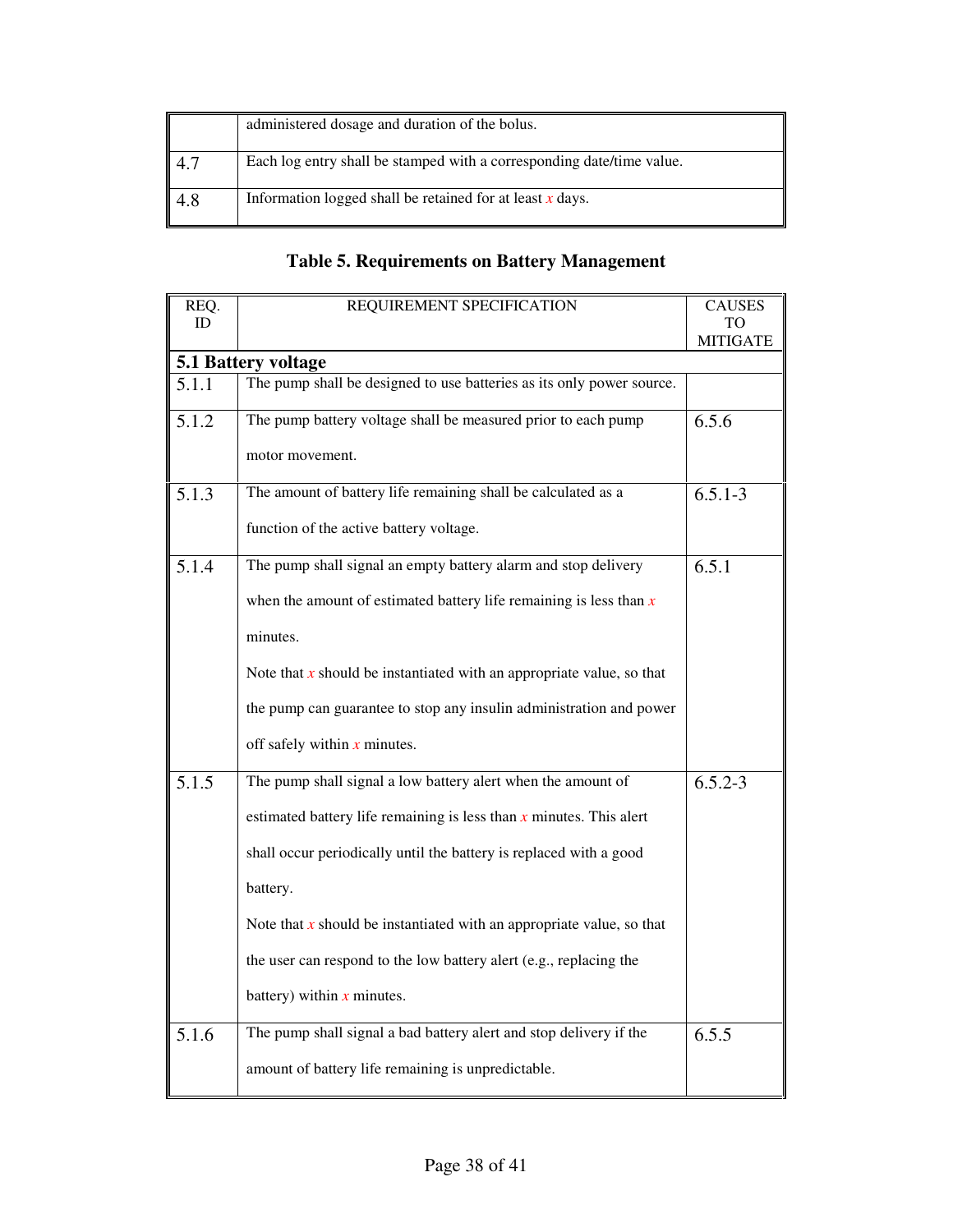|       | 5.2 Battery and contact impedance                                          |           |
|-------|----------------------------------------------------------------------------|-----------|
| 5.2.1 | The battery and contact impedance shall be measured prior to or            | 6.5.7     |
|       | during each pump motor movement.                                           |           |
| 5.2.2 | The pump shall initiate a high battery/contact impedance alert when        |           |
|       | the measured impedance is greater than $x \Omega$ . This alert shall occur |           |
|       | periodically until the contacts are cleaned or the battery is replaced     |           |
|       | with a good battery.                                                       |           |
|       | <b>5.3 Battery replacement</b>                                             |           |
| 5.3.1 | When the battery is removed, a Cyclic Redundancy Check (CRC)               | 4.1.3     |
|       | value shall be calculated for the pump settings in battery-backed          |           |
|       | memory. When the battery is replaced, a CRC value shall be                 |           |
|       | recalculated, and compared with the CRC calculated at battery              |           |
|       | removal. The pump shall notify the user and restore to default             |           |
|       | factory settings if the two CRC values do not match.                       |           |
| 5.3.2 | When the pump battery is replaced, the pump internal timer shall be        | 5.3.2     |
|       | checked against the pump real-time clock. The pump shall prompt            |           |
|       | the user to reset the date and time whenever the discrepancy between       |           |
|       | these two timers is greater than $x$ minutes.                              |           |
|       | 5.4 Auto-off and power saving mode                                         |           |
| 5.4.1 | If the user has not interacted with the pump for $x$ hours, the pump       | 8.2, 8.8, |
|       | shall stop all basal and bolus administrations and signal audible          | 8.10.12   |
|       | alarms.                                                                    |           |
|       | Note that this feature can be either mandatory or user configurable.       |           |
| 5.4.2 | The pump shall transition into power saving mode if no user action         | 6.5       |
|       | has been detected within $x$ minutes and no alarm is active. All basal /   |           |
|       | bolus administrations shall proceed as scheduled and shall not be          |           |
|       | affected by the transition.                                                |           |
| 5.4.3 | The pump shall transition out of power-saving mode when a user             | 6.5       |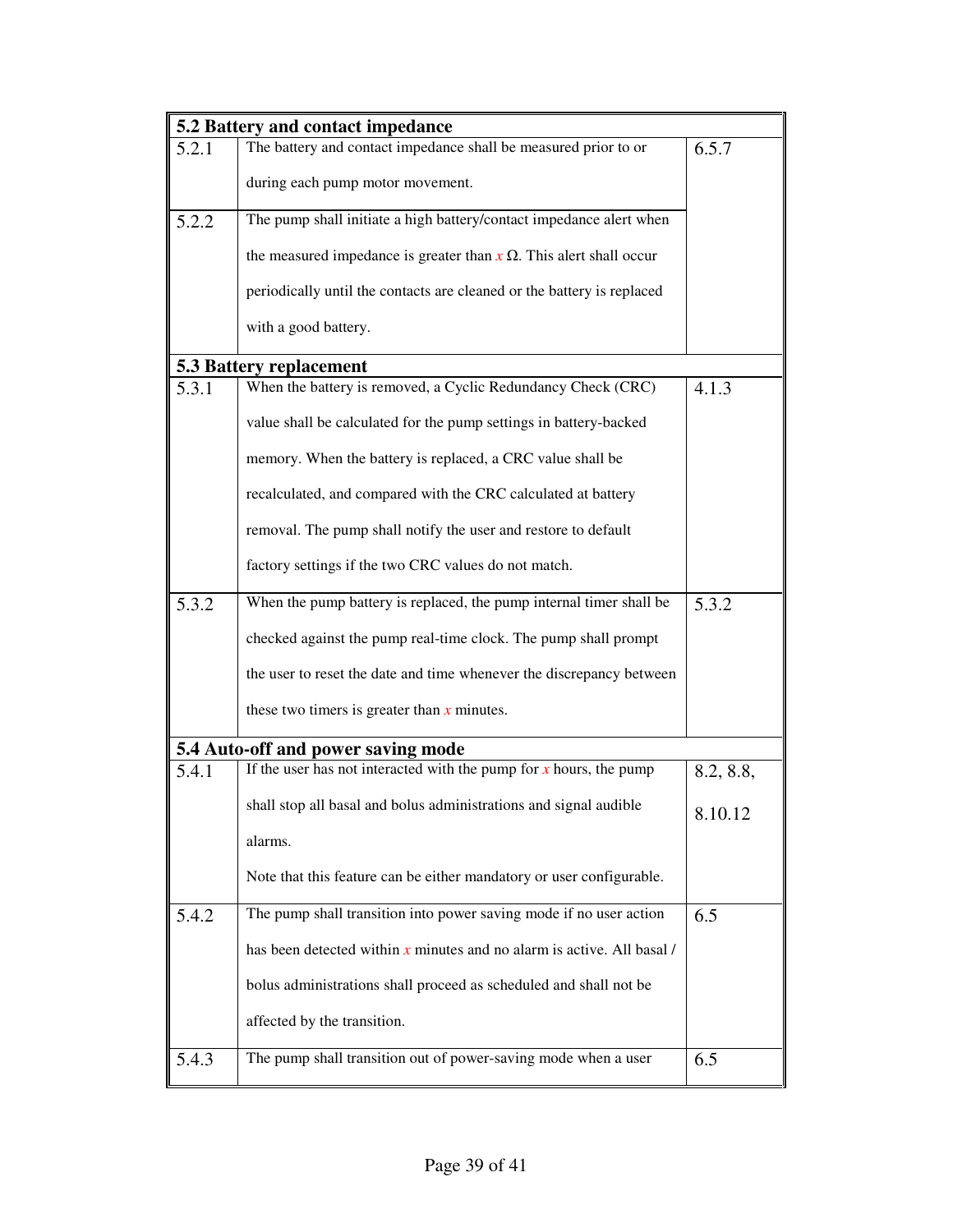|                             | event is detected, the time to deliver a basal or bolus dose arrives, or |     |
|-----------------------------|--------------------------------------------------------------------------|-----|
|                             | an alarm/alert/reminder condition occurs.                                |     |
| 5.5 Patient leakage current |                                                                          |     |
| 5.5.1                       | If patient leakage current greater than $x \mu A$ is detected, the pump  | 6.4 |
|                             | shall issue an alarm.                                                    |     |

# **Table 6. Requirements on Interacting with External Environment**

| REQ.  | REQUIREMENT SPECIFICATION                                           | <b>CAUSES</b>   |
|-------|---------------------------------------------------------------------|-----------------|
| ID    |                                                                     | TO              |
|       |                                                                     | <b>MITIGATE</b> |
|       | <b>6.1 Operational conditions</b>                                   |                 |
| 6.1.1 | The pump shall be able to operate as intended within a temperature  | 2.2, 2.11,      |
|       | range of $x$ to $y$ degrees Celsius.                                | 2.14, 9.1       |
| 6.1.2 | If the pump becomes overheated to more than $x$ degrees Centigrade, | 2.11, 5.4       |
|       | the pump shall signal a pump overheated alarm.                      |                 |
| 6.1.3 | The pump should be able to withstand and operate as intended under  | 2.11, 5.3,      |
|       | atmospheric pressure ranging from $x$ to $y$ mmHg.                  | 9.2             |
| 6.1.4 | The pump should be able to operate as intended at relative humidity | 2.11, 5.2,      |
|       | ranging from $x\%$ to $y\%$ (non-condensing).                       | $6.1 - 2$       |
|       | 6.2 Electromagnetic compatibility                                   |                 |
| 6.2.1 | The pump shall be able to operate as intended without alarm in the  | 2.11, 6.2,      |
|       | electromagnetic environments of intended use without causing        | 9.3             |
|       | interference in other equipment.                                    |                 |
|       | The pump shall comply with CISPR 11 Group 1<br>$1\geq$              |                 |
|       | Class B and/or FCC Class B emissions limits.                        |                 |
|       | 2> The pump shall be immune to $25 \text{ kV}$ air discharge        |                 |
|       | (minimum) when tested according to IEC 61000-                       |                 |
|       | $4-2.$                                                              |                 |
|       | 3> The pump shall be immune to 20 V/m radiated RF,                  |                 |